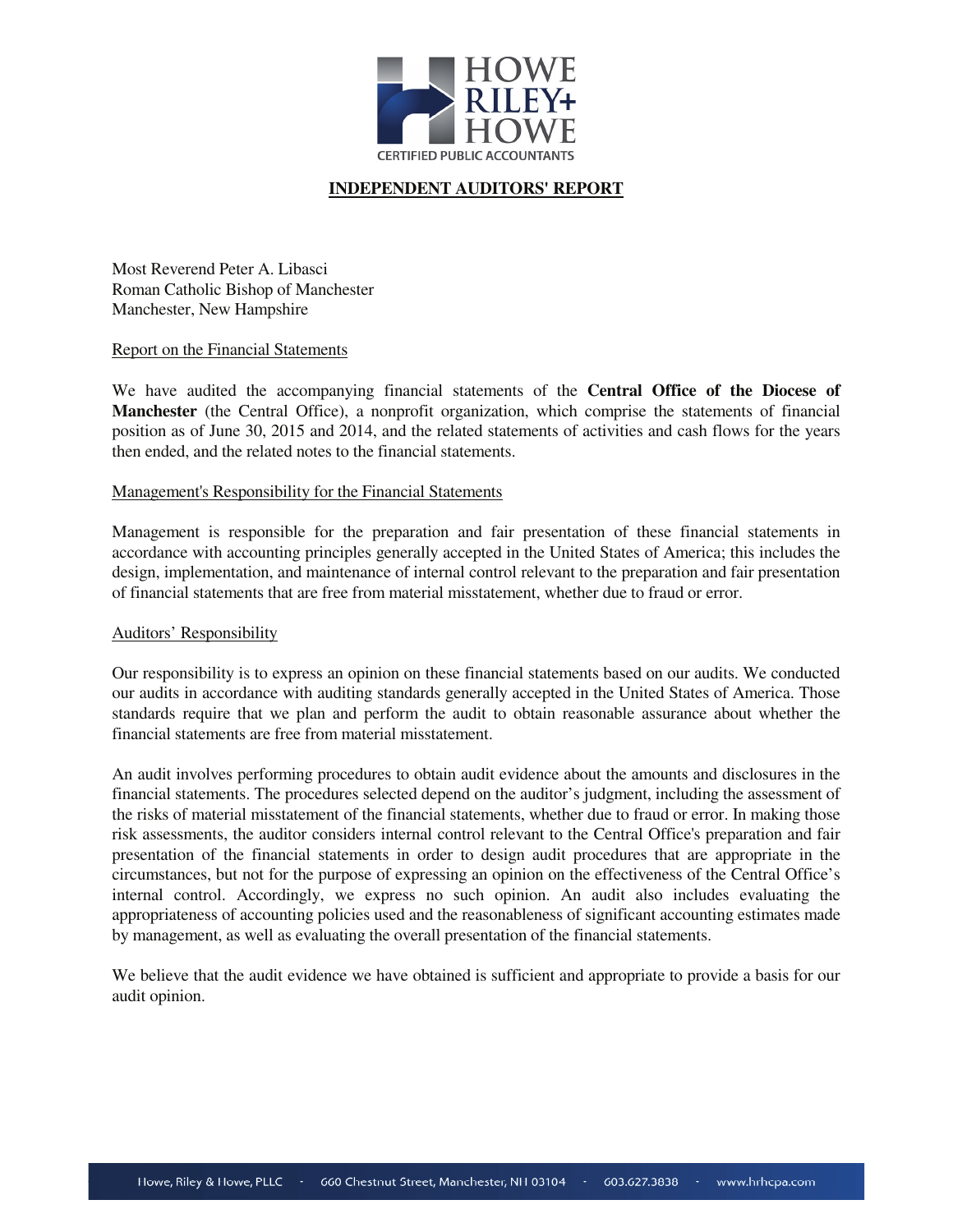Most Reverend Peter A. Libasci Roman Catholic Bishop of Manchester Manchester, New Hampshire

### **Opinion**

In our opinion, the financial statements referred to above present fairly, in all material respects, the financial position of the Central Office of the Diocese of Manchester as of June 30, 2015 and 2014, and the changes in its net assets and its cash flows for the years then ended in accordance with accounting principles generally accepted in the United States of America.

Howe Riley-Howe, PLL

Manchester, New Hampshire November 4, 2015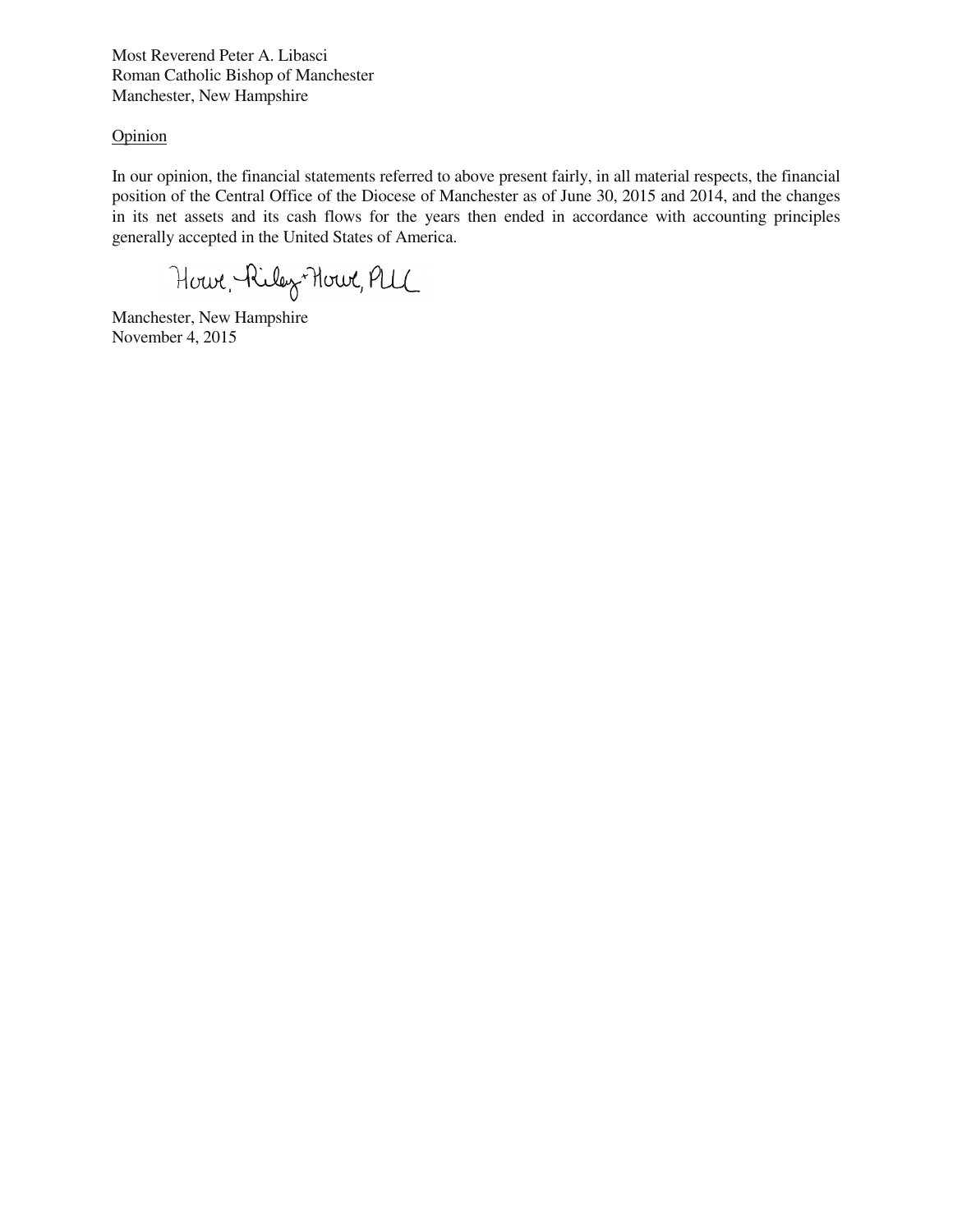# CENTRAL OFFICE OF THE DIOCESE OF MANCHESTER

# Statements of Financial Position June 30, 2015 and 2014

## ASSETS

|                                             | 2015                                        | 2014                     |
|---------------------------------------------|---------------------------------------------|--------------------------|
| Cash and cash equivalents                   | 8,361,576                                   | 11,197,000               |
| Accounts receivable, net                    | 684,145                                     | 951,152                  |
| Insurance receivable, net                   | 125,341                                     | 359,734                  |
| Interest receivable                         | 8,659                                       | 8,642                    |
| Prepaid expenses                            | 208,354                                     | 296,921                  |
| Investments in marketable securities        | 57,505,610                                  | 56,356,921               |
| Notes receivable, net of discounts and      |                                             |                          |
| allowance for losses                        | 10,715,226                                  | 9,250,682                |
| Cash held for restrictive purposes          | 144,093                                     | 144,093                  |
| Assets held for restricted purposes         | 14,887,579                                  | 15,465,807               |
|                                             |                                             |                          |
| Fixed assets, net                           | 308,616                                     | 356,892                  |
| Total assets                                | 92,949,199                                  | 94,387,844<br>$\sqrt{3}$ |
|                                             | <b>LIABILITIES AND NET ASSETS (DEFICIT)</b> |                          |
| Accounts payable and accrued expenses       | 497,576                                     | 507,546                  |
| Funds held for others - special collections | 579,426                                     | 519,494                  |
| Insurance liabilities                       | 3,844,719                                   | 4,136,481                |
| Deposits payable                            | 51,928,036                                  | 54,173,473               |
| Mortgage note payable                       | 3,481,967                                   | 3,740,375                |
| Priest retirement benefit obligation        | 17,284,190                                  | 16,828,908               |
|                                             |                                             |                          |
| <b>Total liabilities</b>                    | 77,615,914                                  | 79,906,277               |
| NET ASSETS (DEFICIT)                        |                                             |                          |
| Unrestricted:                               |                                             |                          |
| Designated                                  | 3,743,709                                   | 3,649,138                |
| Undesignated                                | (1,859,676)                                 | (3,209,090)              |
|                                             | 1,884,033                                   | 440,048                  |
| Temporarily restricted                      | 5,413,498                                   | 6,071,124                |
| Permanently restricted                      | 8,035,754                                   | 7,970,395                |
| Total net assets                            | 15,333,285                                  | 14,481,567               |
| Total                                       | 92,949,199<br>-S                            | 94,387,844<br>\$         |
|                                             |                                             |                          |

The accompanying notes are an integral part of these financial statements.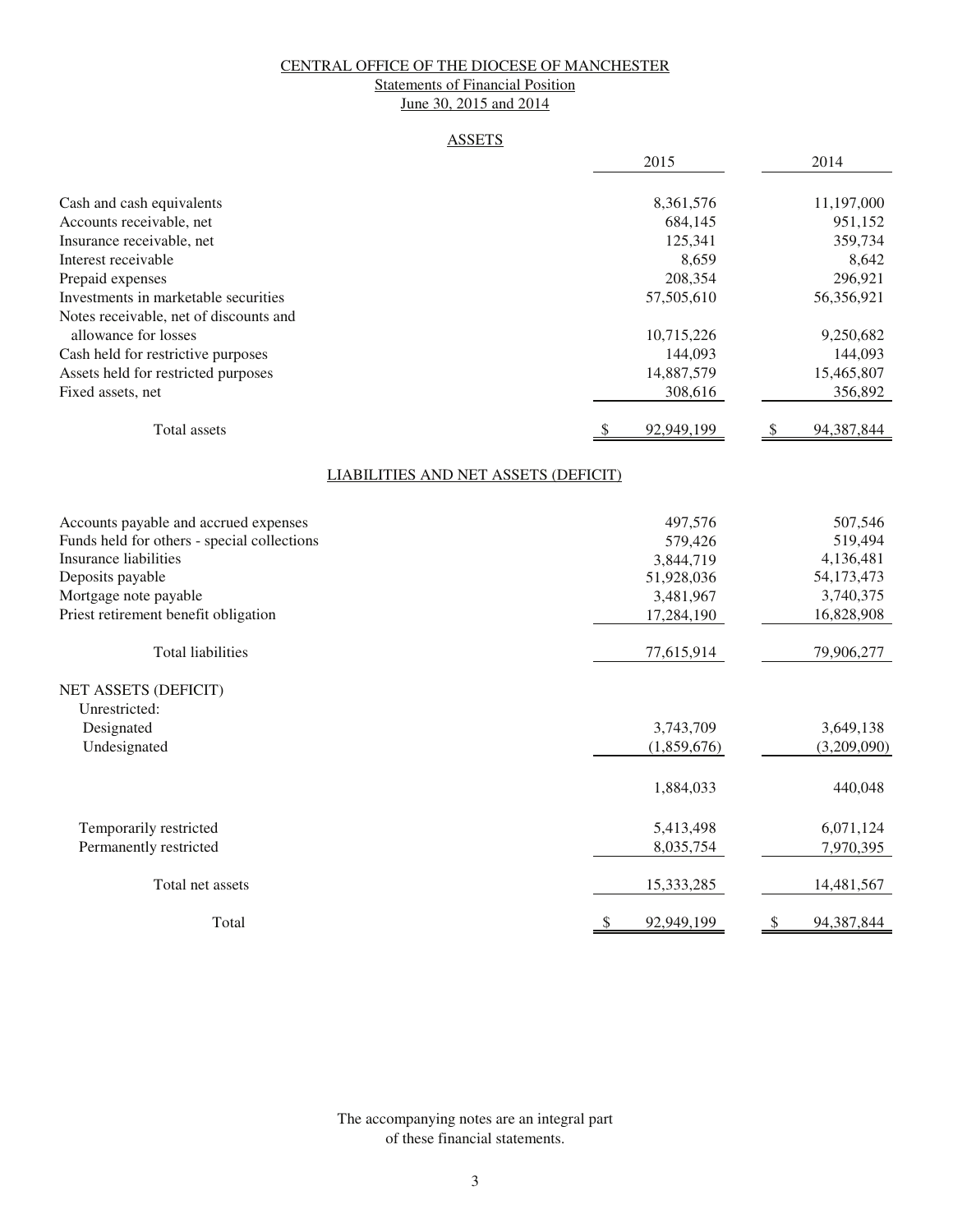### CENTRAL OFFICE OF THE DIOCESE OF MANCHESTER

### Statement of Activities For the Year Ended June 30, 2015

|                                                   |                 | Temporarily     | Permanently     |                  |
|---------------------------------------------------|-----------------|-----------------|-----------------|------------------|
|                                                   | Unrestricted    | Restricted      | Restricted      | Total            |
| <b>REVENUES:</b>                                  |                 |                 |                 |                  |
| Program revenue and assessments                   | 6,716,315       |                 |                 | 6,716,315        |
| Donations and bequests                            | 158,923         | 32,938          | 60,504          | 252,365          |
| Insurance                                         | 5,323,268       |                 |                 | 5,323,268        |
| Miscellaneous                                     | 280,771         |                 |                 | 280,771          |
| Net assets released from restriction              | 668,302         | (668, 302)      |                 |                  |
| Total revenues                                    | 13,147,579      | (635, 364)      | 60,504          | 12,572,719       |
| <b>EXPENSES:</b>                                  |                 |                 |                 |                  |
| Program:                                          |                 |                 |                 |                  |
| Christian formation                               | 3,024,596       |                 |                 | 3,024,596        |
| Pastoral services                                 | 1,287,494       |                 |                 | 1,287,494        |
| Seminary                                          | 301,428         |                 |                 | 301,428          |
| <b>Missions</b>                                   | 313,358         |                 |                 | 313,358          |
| Tribunal                                          | 417,810         |                 |                 | 417,810          |
| Donations                                         | 167,784         |                 |                 | 167,784          |
| Other programs                                    | 1,212,204       |                 |                 | 1,212,204        |
| Periodic pension cost - Diocesan Priests          | 863,918         |                 |                 | 863,918          |
| Total program expenses                            | 7,588,592       |                 |                 | 7,588,592        |
| Administrative and support expenses:              |                 |                 |                 |                  |
| Insurance expenses                                | 2,311,249       |                 |                 | 2,311,249        |
| Operating expenses                                | 2,769,312       |                 |                 | 2,769,312        |
| Total program and administrative and              |                 |                 |                 |                  |
| support expenses                                  | 12,669,153      |                 |                 | 12,669,153       |
| Retirement-related changes other than net         |                 |                 |                 |                  |
| periodic retirement costs                         | (205, 622)      |                 |                 | (205, 622)       |
| Change in net assets before net investment income |                 |                 |                 |                  |
| and interest expense                              | 684,048         | (635, 364)      | 60,504          | 109,188          |
| INVESTMENT INCOME (LOSS), NET                     | 1,396,385       | 19,588          | (30, 145)       | 1,385,828        |
| <b>TRANSFERS</b>                                  |                 | (35,000)        | 35,000          |                  |
| <b>INTEREST EXPENSE</b>                           | (636, 448)      | (6, 850)        |                 | (643, 298)       |
| <b>CHANGE IN NET ASSETS</b>                       | 1,443,985       | (657, 626)      | 65,359          | 851,718          |
| NET ASSETS - beginning of year                    | 440,048         | 6,071,124       | 7,970,395       | 14,481,567       |
| NET ASSETS - end of year                          | \$<br>1,884,033 | 5,413,498<br>\$ | \$<br>8,035,754 | 15,333,285<br>\$ |

of these financial statements. The accompanying notes are an integral part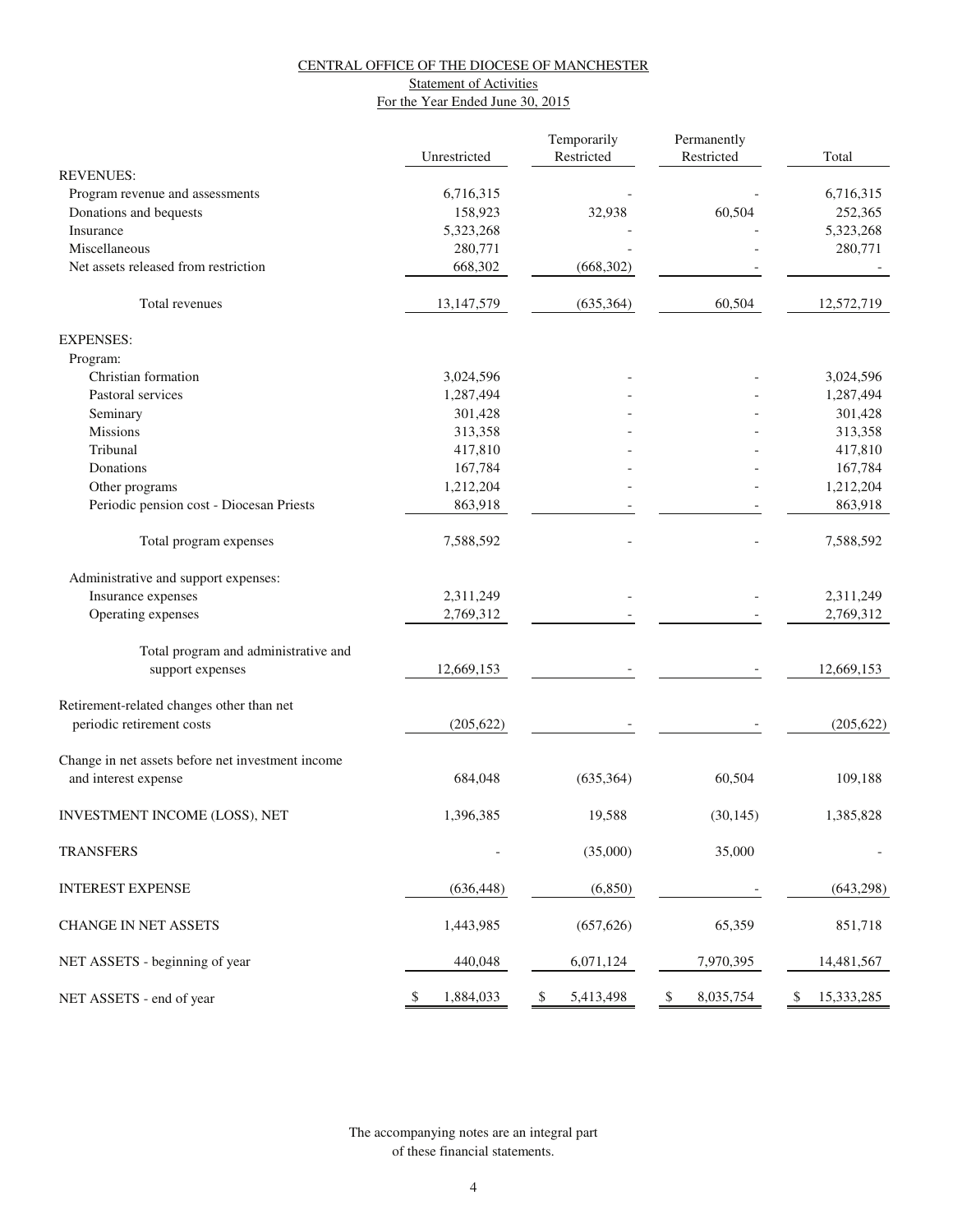### CENTRAL OFFICE OF THE DIOCESE OF MANCHESTER

### **Statement of Activities** For the Year Ended June 30, 2014

|                                                       | Unrestricted  | Temporarily<br>Restricted  | Permanently<br>Restricted | Total            |
|-------------------------------------------------------|---------------|----------------------------|---------------------------|------------------|
|                                                       |               |                            |                           |                  |
| <b>REVENUES:</b>                                      |               |                            |                           |                  |
| Program revenue and assessments                       | 6,912,234     |                            |                           | 6,912,234        |
| Donations and bequests                                | 130,160       | 22,097                     | 250,225                   | 402,482          |
| Insurance                                             | 4,978,600     |                            |                           | 4,978,600        |
| Miscellaneous                                         | 269,686       |                            |                           | 269,686          |
| Net assets released from restriction                  | 679,211       | (679, 211)                 |                           |                  |
| Total revenues                                        | 12,969,891    | (657, 114)                 | 250,225                   | 12,563,002       |
| <b>EXPENSES:</b>                                      |               |                            |                           |                  |
| Program:                                              |               |                            |                           |                  |
| Christian formation                                   | 3,192,768     |                            |                           | 3,192,768        |
| Pastoral services                                     | 1,334,881     |                            |                           | 1,334,881        |
| Seminary                                              | 372,879       |                            |                           | 372,879          |
| <b>Missions</b>                                       | 249,243       |                            |                           | 249,243          |
| Tribunal                                              | 413,107       |                            |                           | 413,107          |
| Donations                                             | 194,312       |                            |                           | 194,312          |
| Other programs                                        | 1,033,183     |                            |                           | 1,033,183        |
| Periodic pension cost - Diocesan Priests              | 905,350       |                            |                           | 905,350          |
| Total program expenses                                | 7,695,723     |                            |                           | 7,695,723        |
| Administrative and support expenses:                  |               |                            |                           |                  |
| Insurance expenses                                    | 2,813,453     |                            |                           | 2,813,453        |
| Operating expenses                                    | 2,263,985     |                            |                           | 2,263,985        |
| Total program and administrative and                  |               |                            |                           |                  |
| support expenses                                      | 12,773,161    |                            |                           | 12,773,161       |
| Retirement-related changes other than net             |               |                            |                           |                  |
| periodic retirement costs                             | (2,767,794)   |                            |                           | (2,767,794)      |
| Change in net assets before net investment income and |               |                            |                           |                  |
| interest expense                                      | 2,964,524     | (657, 114)                 | 250,225                   | 2,557,635        |
| INVESTMENT INCOME, NET                                | 6,904,666     | 1,719,304                  | 10,121                    | 8,634,091        |
| <b>INTEREST EXPENSE</b>                               | (660, 853)    | (4,234)                    |                           | (665,087)        |
| <b>CHANGE IN NET ASSETS</b>                           | 9,208,337     | 1,057,956                  | 260,346                   | 10,526,639       |
| NET ASSETS (DEFICIT) - beginning of year              | (8,768,289)   | 5,013,168                  | 7,710,049                 | 3,954,928        |
| NET ASSETS - end of year                              | 440,048<br>\$ | $\frac{1}{2}$<br>6,071,124 | 7,970,395<br>\$           | 14,481,567<br>\$ |

of these financial statements. The accompanying notes are an integral part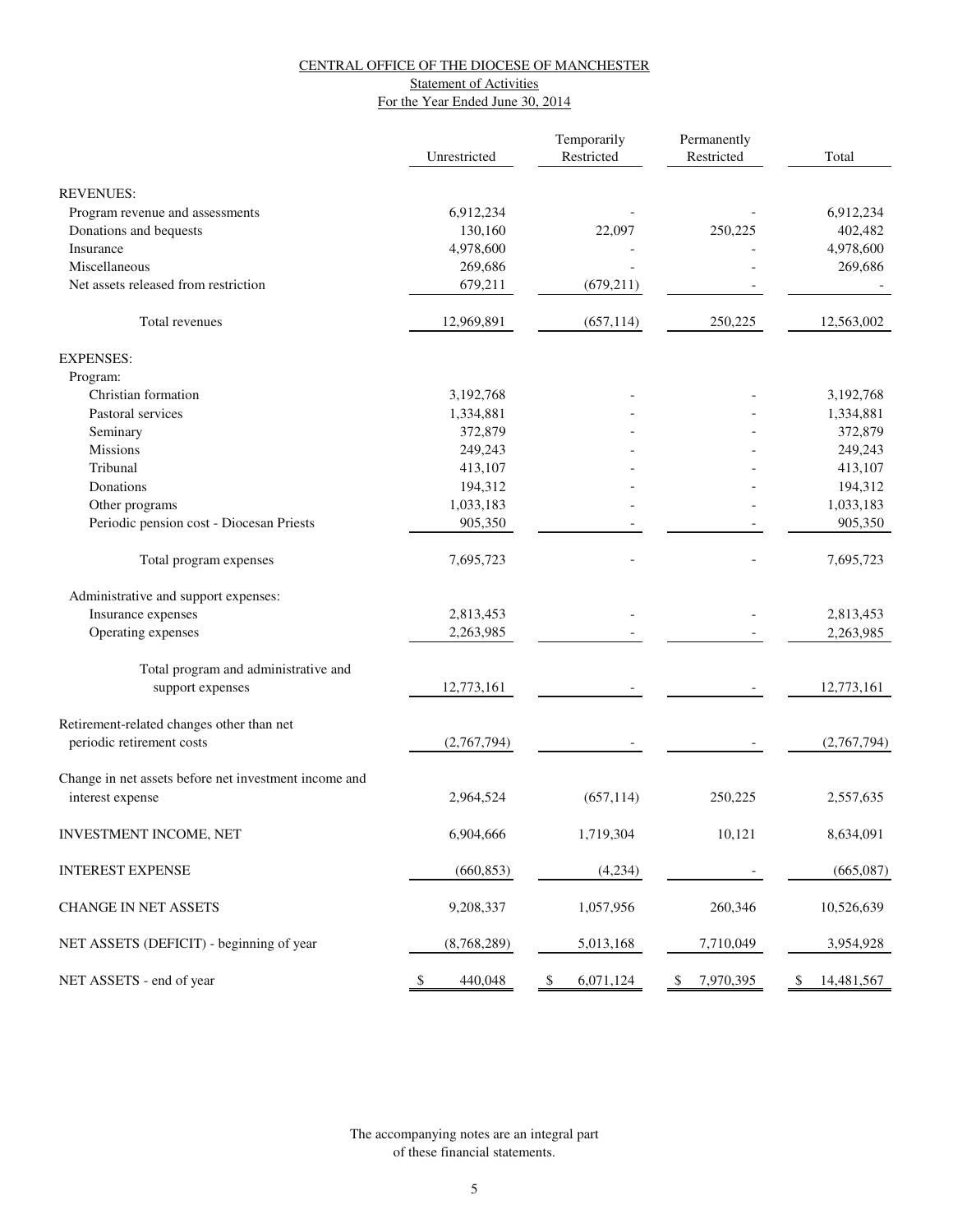## CENTRAL OFFICE OF THE DIOCESE OF MANCHESTER **Statements of Cash Flows** For the Years Ended June 30, 2015 and 2014

|                                                       | 2015            | 2014        |
|-------------------------------------------------------|-----------------|-------------|
| CASH FLOWS FROM OPERATING ACTIVITIES:                 |                 |             |
| Change in net assets                                  | 851,718         | 10,526,639  |
| Adjustments to reconcile change in net assets to      |                 |             |
| net cash provided by (used for) operating activities: |                 |             |
| Depreciation                                          | 99,515          | 105,590     |
| Loss on disposal of fixed assets                      | 2,225           | 26,350      |
| Reinvested investment income                          | (1, 195, 550)   | (1,404,585) |
| Net realized and unrealized (gains) losses            |                 |             |
| on investments                                        | 333,190         | (7,214,513) |
| Provision for losses on notes receivable              | 398,053         | 216,492     |
| Provision for losses on accounts receivable           | 164,423         |             |
| Non-cash donations                                    |                 | (250,000)   |
| Change in loan discounts                              | 50,052          | 19,413      |
| Decrease (increase) in:                               |                 |             |
| Accounts receivable                                   | (199, 559)      | (253,715)   |
| Insurance receivable                                  | 234,393         | (280,088)   |
| Interest receivable                                   | (17)            | (2,870)     |
| Prepaid expenses                                      | 88,567          | (5,691)     |
| Increase (decrease) in:                               |                 |             |
| Accounts payable and accrued expenses                 | (9,970)         | 131,745     |
| Funds held for others - special collections           | 59,932          | (76,305)    |
| <b>Insurance liabilities</b>                          | (291,762)       | (4,328)     |
| Priest retirement benefit obligation                  | 455,282         | (2,168,606) |
| Net cash provided by (used for) operating activities  | 1,040,492       | (634, 472)  |
| CASH FLOWS FROM INVESTING ACTIVITIES:                 |                 |             |
| Purchase of investments                               | (149, 974, 315) | (3,260,093) |
| Proceeds from sale of investments                     | 150,248,265     | 3,874,681   |
| Amounts advanced on notes receivable                  | (2,696,647)     | (548,906)   |
| Collections on notes receivable                       | 1,086,141       | 1,263,703   |
| Proceeds from sale of fixed assets                    |                 | 217,079     |
| Purchase of fixed assets                              | (53, 464)       | (106, 047)  |
| Net cash provided by (used for) investing activities  | (1,390,020)     | 1,440,417   |
| CASH FLOWS FROM FINANCING ACTIVITIES:                 |                 |             |
| Payments on annuities payable                         |                 | (3,466)     |
| Increase (decrease) in deposits payable, net          | (2,227,488)     | 380,898     |
| Repayments of mortgage note payable                   | (258, 408)      | (205, 475)  |
| Net cash provided by (used for) financing activities  | (2,485,896)     | 171,957     |
|                                                       |                 |             |

(Continued)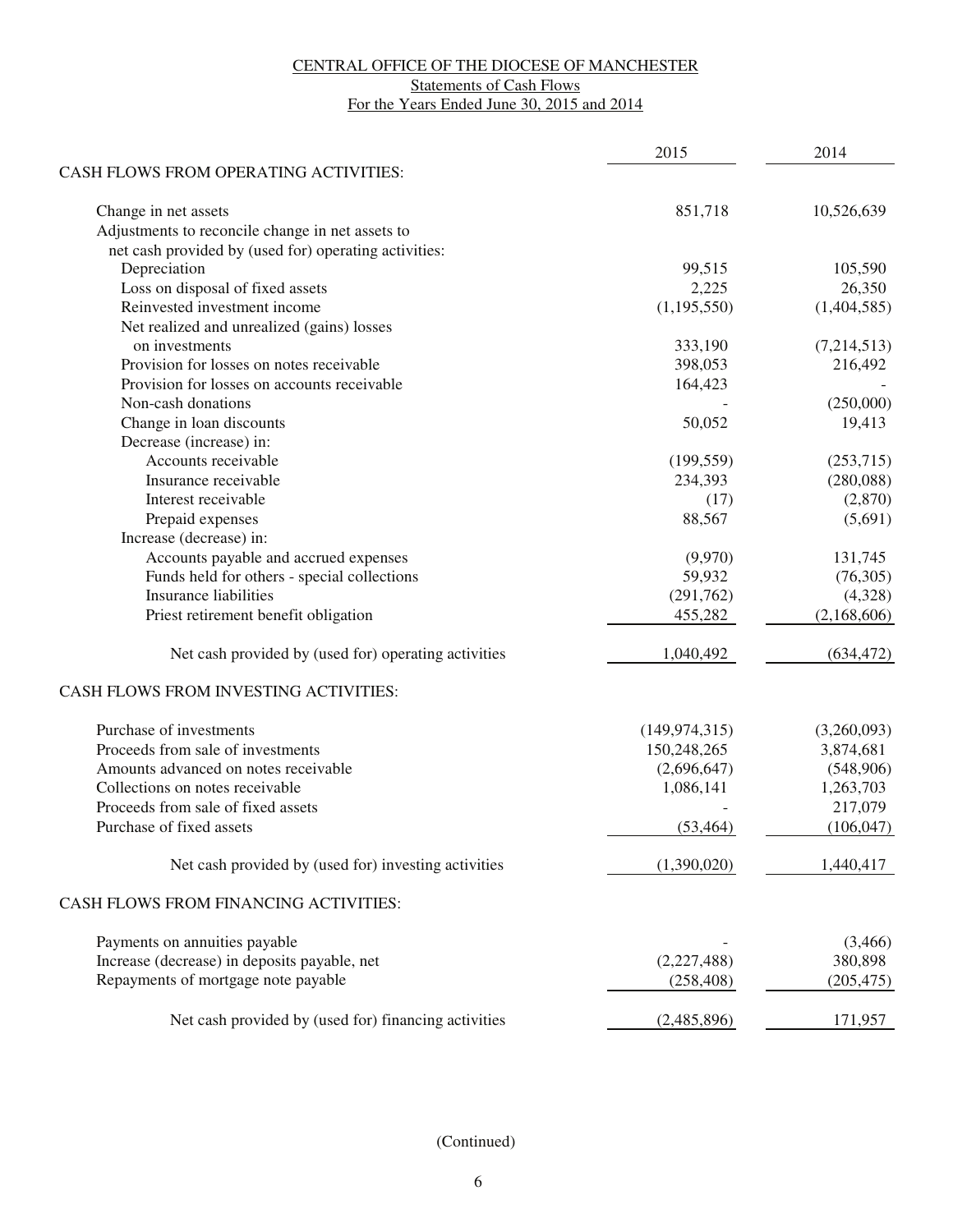### CENTRAL OFFICE OF THE DIOCESE OF MANCHESTER Statements of Cash Flows For the Years Ended June 30, 2015 and 2014

## (Continued)

|                                                             | 2015        | 2014       |
|-------------------------------------------------------------|-------------|------------|
| NET INCREASE (DECREASE) IN CASH AND CASH EQUIVALENTS        | (2,835,424) | 977,902    |
| CASH AND CASH EQUIVALENTS - beginning of year               | 11,197,000  | 10,219,098 |
| CASH AND CASH EQUIVALENTS - end of year                     | 8, 361, 576 | 11,197,000 |
| SUPPLEMENTAL DISCLOSURES:                                   |             |            |
| Interest paid (including interest paid on deposits payable) | 636,448     | 665,087    |

During the years ended June 30, 2015 and 2014, accounts and interest receivable from parishes in the amounts of \$302,143 and \$64,906, respectively, were transferred to notes receivable.

For the year ended June 30, 2015, net realized and unrealized losses on funds held for related entities, which are included in deposits payable, were \$17,949. For the year ended June 30, 2014, net realized and unrealized gains on funds held for related entities, which are included in deposits payable, were \$1,504,278.

> The accompanying notes are an integral part of these financial statements.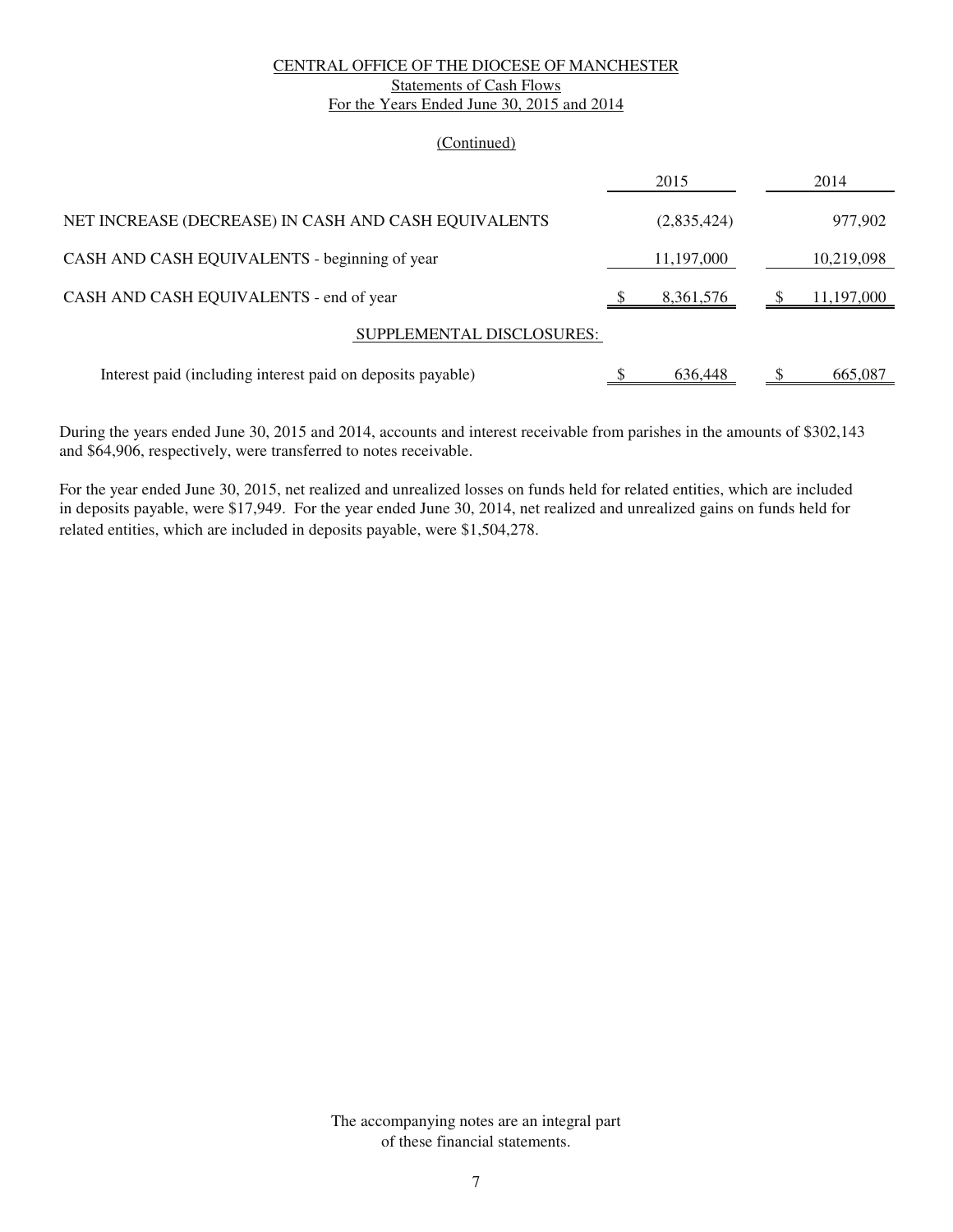## Note 1 - Summary of Significant Accounting Policies

 The Central Office of the Diocese of Manchester (the Central Office) provides certain programs and administrative support functions for the Diocese of Manchester (the Diocese), which encompasses the State of New Hampshire. Included in these financial statements are the assets, liabilities, net assets and financial activities of program offices and departments of the Diocese described below that are fiscally responsible to the Bishop and referred to herein as the Central Office.

 The accompanying financial statements reflect the application of the accounting policies described in this note.

## (A) Basis of Presentation

 The accompanying financial statements include the assets, liabilities and activities of the Operating Fund, the Central Fund and the Insurance Fund, as well as the Temporarily and Permanently Restricted Funds of the Diocese. The Operating Fund includes program, administrative and support services of the Central Office which are comprised of Christian formation, pastoral services, seminary, missionary, finance, real estate, insurance and administrative support services. The Central Fund holds in trust and manages the deposits of the various affiliates of the Diocese of Manchester as described in Note 5 (\$51,928,036 in 2015 and \$54,173,473 in 2014). The Insurance Fund administers the insurance program for the Diocese of Manchester as described in Note 8. Revenues are derived primarily from assessments charged to the various affiliates.

 The accompanying financial statements exclude the assets, liabilities, net assets and financial activities of various affiliates which maintain separate financial records and carry on their own services and programs, including the individual parishes, schools, cemeteries, camps, New Hampshire Catholic Charities, diocesan housing entities, the Aquinas House and Catholic Student Center, and various diocesan employee benefit plans. Consequently, these financial statements do not present the assets, liabilities, net assets, or changes therein, of the Diocese of Manchester taken as a whole.

### (B) Accounting Estimates

 The preparation of financial statements in conformity with accounting principles generally accepted in the United States of America requires management to make estimates and assumptions that affect the reported amounts of assets and liabilities and disclosure of contingent assets and liabilities at the date of the financial statements and the reported amounts of changes in net assets during the reporting period. Actual results could differ from those estimates. Significant estimates used by the Central Office include those used to determine the projected retirement benefit obligation (Note 7), the liability for unpaid insurance claims (Note 8) and losses on accounts, notes and insurance receivable (Notes 1, 3, and 8).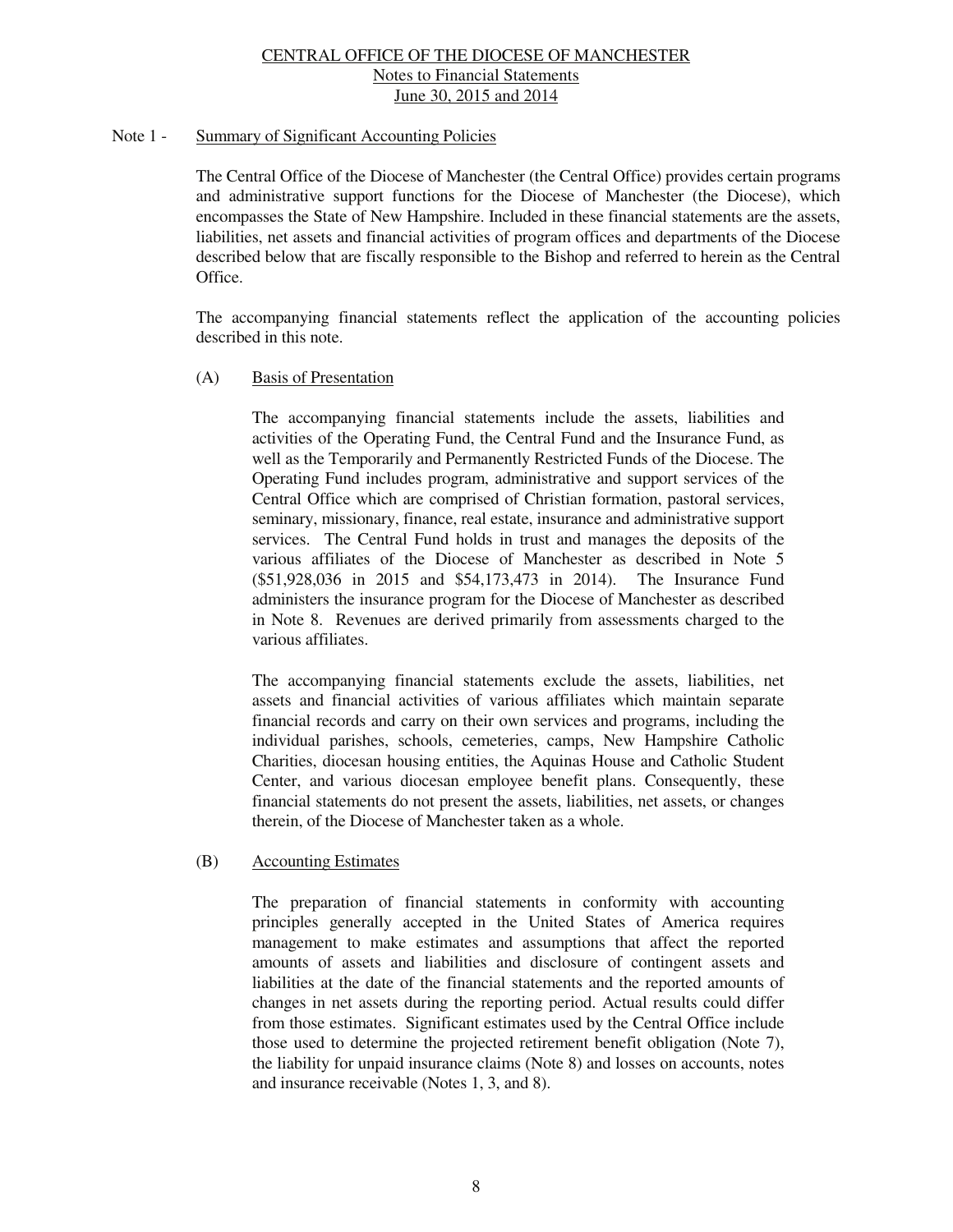# Note 1 - (C) Cash and Cash Equivalents

For the purpose of the statements of cash flows, the Central Office considers certificates of deposit and other highly liquid debt instruments with a maturity of three months or less from the date of purchase to be cash equivalents, except if those instruments are intended to be invested in marketable securities.

The Central Office customarily maintains amounts on deposit in various bank accounts in excess of the Federal deposit insurance coverage amounts. Deposits totaling approximately \$8,540,000 (prior to outstanding items clearing the bank) at June 30, 2015 are not covered by Federal deposit insurance.

# (D) Accounts Receivable

Accounts receivable are reported at estimated net collectible amounts. The accounts receivable arise in the normal course of the operation of the Central Office and are primarily due from the parishes of the Diocese of Manchester. Credit is generally extended on a short-term basis; thus accounts receivable do not bear interest. The Central Office periodically reviews the outstanding accounts receivable for the purposes of establishing an allowance for uncollectible accounts based on the average bad debt write-offs experienced in the past and its current knowledge of the accounts. It is management's policy to charge off uncollectible accounts receivable when management determines the receivable will not be collected. Accounts receivable at June 30, 2015 and 2014 are reported net of an allowance for uncollectible accounts of \$241,768 and \$77,345, respectively. Aggregate accounts receivable past due 90 days or more were approximately \$423,000 and \$457,000 as of June 30, 2015 and 2014, respectively. Delinquency status is based on normal credit terms. The Central Office does not generally require collateral for the extension of credit.

Included in accounts receivable at June 30, 2015 and 2014 were unconditional promises to give valued at \$45,000 and \$63,986, respectively, which are receivable in less than one year.

# (E) Investments

Investments in marketable securities are valued at their fair values in the statements of financial position. The measurement of fair value is made using the fair value hierarchy established under current accounting standards (see Note 11).

Purchases and sales of securities are recorded on a trade-date basis. Interest is recorded on the accrual basis. Dividends are recorded on the ex-dividend date. Realized and unrealized gains and losses are included in the statements of activities.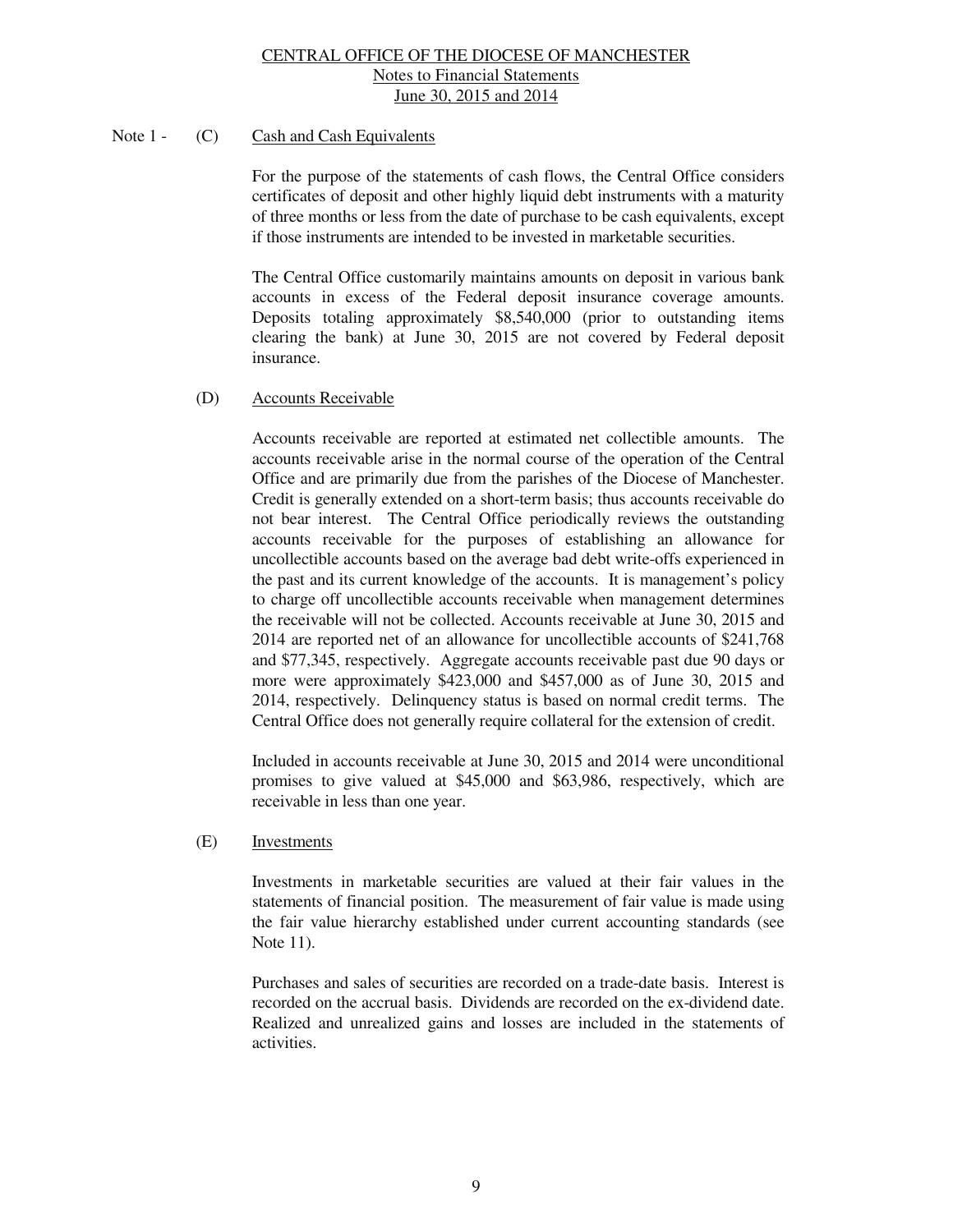# Note 1 - (F) Notes Receivable

The Central Office has notes receivable from diocesan entities (see Note 3). These receivables are evaluated for impairment annually and are placed on non-accrual status on a case by case basis. Interest income on non-accrual loans is recognized only to the extent that cash payments are received. Loans are classified as impaired, when they are greater than 60 days past due, on nonaccrual status, or additional borrowing is needed due to operational deficits. Generally, loans are restored to performing status when the obligation is brought current, has performed in accordance with contractual terms for a reasonable period of time as determined by the Central Office, and the ultimate collectability of the total contractual principal and interest is no longer in doubt.

The Central Office reviews each outstanding note receivable from diocesan entities and has provided an allowance for losses at a level that the Central Office believes to be representative of inherent losses estimated on the basis of factors such as the risk characteristics of the borrower, average historical bad debt write-offs, and current economic conditions that may affect the borrower's ability to pay. Delinquency status is determined based on contractual terms. It is the Central Office's policy to charge off uncollectible notes receivable when management determines the receivable will not be collected. Additionally, on the aggregate remaining balance of notes receivable, including priest and seminarian notes receivable, the Central Office estimates an additional allowance covering those amounts not specifically identified (see Note 3).

Priest and seminarian notes are recorded net of applicable discounts and an allowance for losses equal to the remaining balance of the notes as the Central Office estimates that a substantial portion of these notes may not be collected.

### (G) Fixed Assets

 It is the Central Office's policy to capitalize fixed assets with a cost of at least \$1,000. Lesser amounts are charged to operations.

 Fixed assets are recorded at cost, if purchased, or at estimated fair market value as of the date of donation, if donated. The composition of net fixed assets at June 30, 2015 and 2014 is as follows:

|                                | 2015      | 2014      |
|--------------------------------|-----------|-----------|
| Land                           | 2,129     | 2,129     |
| <b>Buildings</b>               | 651,646   | 651,646   |
| Building improvements          | 1,238,439 | 1,195,576 |
| Furniture and other equipment  | 358,173   | 351,847   |
| Computer equipment and         |           |           |
| software                       | 310,172   | 327,958   |
|                                | 2,560,559 | 2,529,156 |
| Less: accumulated depreciation | 2,251,943 | 2,172,264 |
| Fixed assets, net              | 308,616   | 356,892   |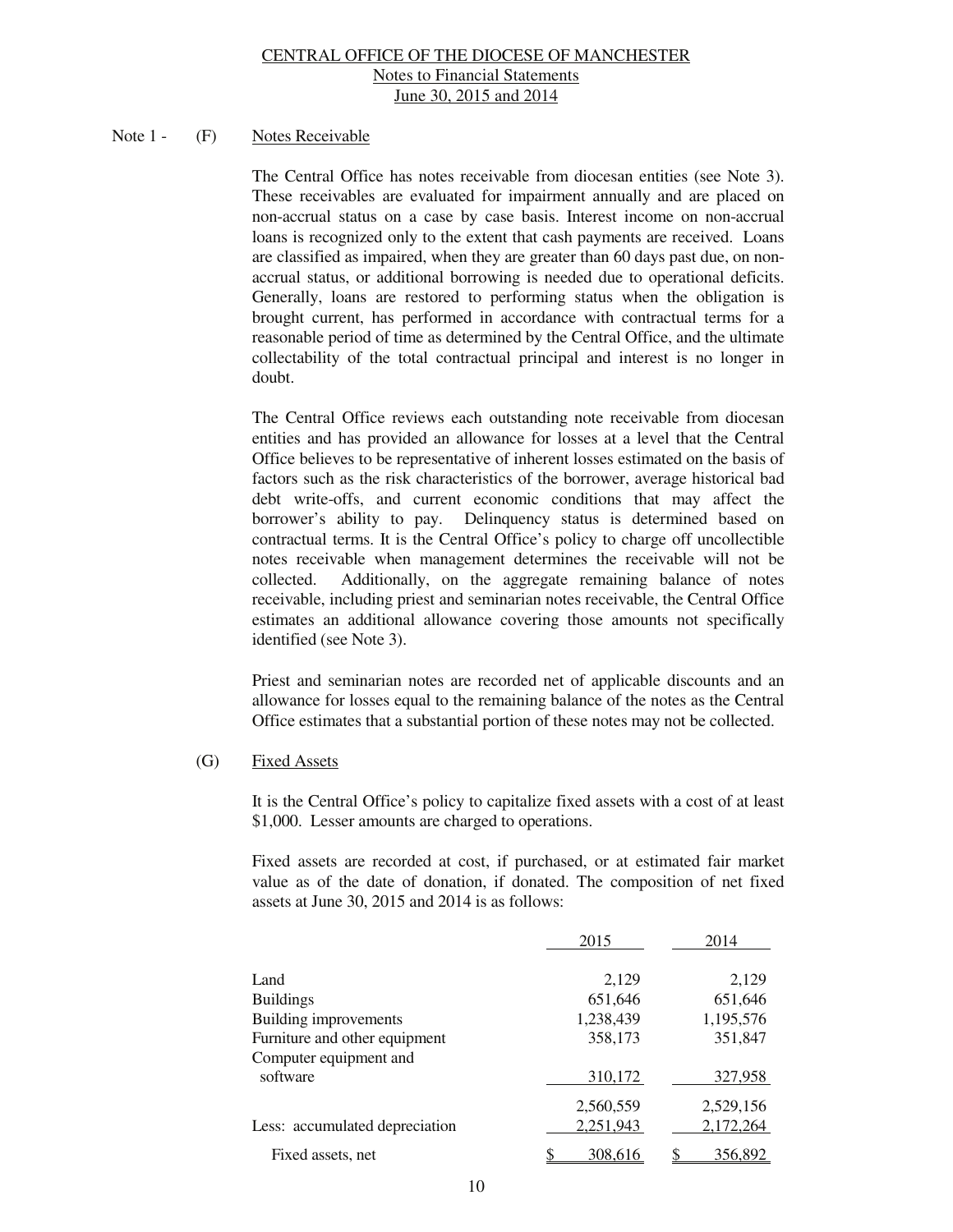# Note 1 - (G) Fixed Assets (Continued)

 The Central Office provides for depreciation on the straight-line method by charges to income in amounts estimated to amortize the cost or donated value of the assets over the periods of their useful lives.

 Depreciation expense was \$99,515 and \$105,590 during 2015 and 2014, respectively.

Included in fixed assets in the accompanying statements of financial position are assets with a net book value of \$49,091 and \$20,152 as of June 30, 2015 and 2014, respectively, which are restricted by the donor for use as the Bishop's residence.

## (H) Restricted Support

 The Central Office reports gifts of cash, fixed assets and other assets as restricted support if they are received with donor stipulations that limit the use of the donated assets. When a donor restriction expires, that is, when a stipulated time restriction ends or purpose restriction is accomplished, temporarily restricted net assets are reclassified to unrestricted net assets and reported in the statement of activities. In the absence of donor-imposed stipulations regarding how long donated fixed assets must be used, the Central Office has adopted a policy of reporting the expiration of donor restrictions when the donated or acquired long-lived assets are placed in service. The Central Office has also adopted a policy of treating restricted donations received, whose restrictions are met within the same year, as unrestricted donations. The Central Office has a similar policy with respect to investment income earned on these funds.

 Designated net assets represent net assets that have been designated by the Central Office for the following purposes at June 30, 2015 and 2014:

|                                | 2015      | 2014      |
|--------------------------------|-----------|-----------|
| Missionary support             | 838,254   | 891,832   |
| School education fund          | 313,529   | 303,041   |
| Priests continuing formation   | 609,482   | 560,219   |
| Medical needs of priests       | 784,717   | 829,225   |
| Worship and world youth day    | 10,070    | 10,070    |
| Campus ministry                | 124,925   | 124,925   |
| Youth ministry                 | 442,705   | 442,705   |
| St. Joseph Cathedral           | 146,303   | 146,103   |
| Permanent Deaconate Continuing |           |           |
| Formation                      | 473,724   | 341,018   |
|                                | 3.743.709 | 3,649,138 |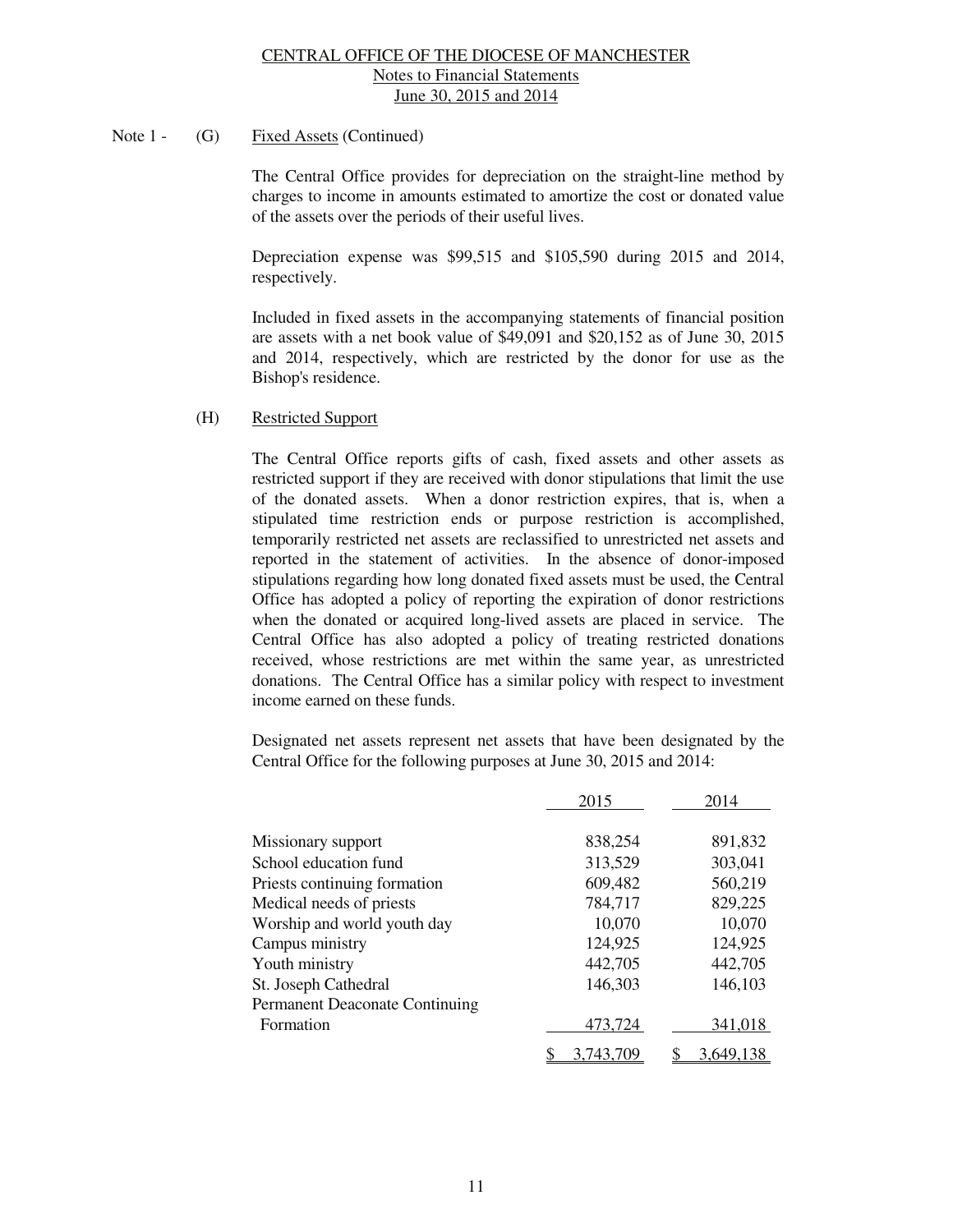# Note 1 - (H) Restricted Support (Continued)

Temporarily restricted net assets are available for the following purposes at June 30, 2015 and 2014:

|                                                                       | 2015      | 2014      |
|-----------------------------------------------------------------------|-----------|-----------|
| <b>Seminarians</b>                                                    | 784,212   | 919,878   |
| Missionary support                                                    | 62,209    | 62,057    |
| Parish masses                                                         | 328,099   | 329,484   |
| For specific schools                                                  | 166,043   | 241,955   |
| Education                                                             | 1,122,907 | 1,207,149 |
| For specific parishes                                                 | 398,496   | 444,506   |
| Missionary, Catholic education,<br>retired priests and parish support | 1,784,464 | 2,028,104 |
| Non-capital purposes                                                  | 223,491   | 246,200   |
| For specific geographical region                                      | 228,741   | 238,331   |
| Other various purposes                                                | 314,836   | 353,460   |
|                                                                       | 5,413,498 | 6.071.124 |

 Permanently restricted net assets are restricted to investment in perpetuity and were as follows at June 30, 2015 and 2014:

|                                        | 2015      | 2014            |
|----------------------------------------|-----------|-----------------|
| Missionary, Catholic education,        |           |                 |
| retired priests and parish support     | 4,338,143 | 4,338,143       |
| Seminarians                            | 638,295   | 638,295         |
| Care of gravesites                     | 34,417    | 34,417          |
| Scholarships, education and tuition    | 1,977,648 | 1,972,798       |
| Care of needy                          | 12,672    | 12,672          |
| General purposes for specific parishes | 821,775   | 761,775         |
| Other various purposes                 | 212,804   | 212,295         |
|                                        | 8,035,754 | <u>970,395.</u> |

The income from permanently restricted net assets is expendable for the purposes described above.

# (I) Salary and Expense Allocations

 The Central Office allocates the salary of each diocesan employee to various salary expense classifications. This allocation is based on an estimate made by management of the percentage of time each individual devotes to each type of service. The percentages used to allocate salaries in each year vary depending upon the Central Office's estimate. The Central Office also allocates administrative expenses to the various programs based on estimates determined by the Central Office.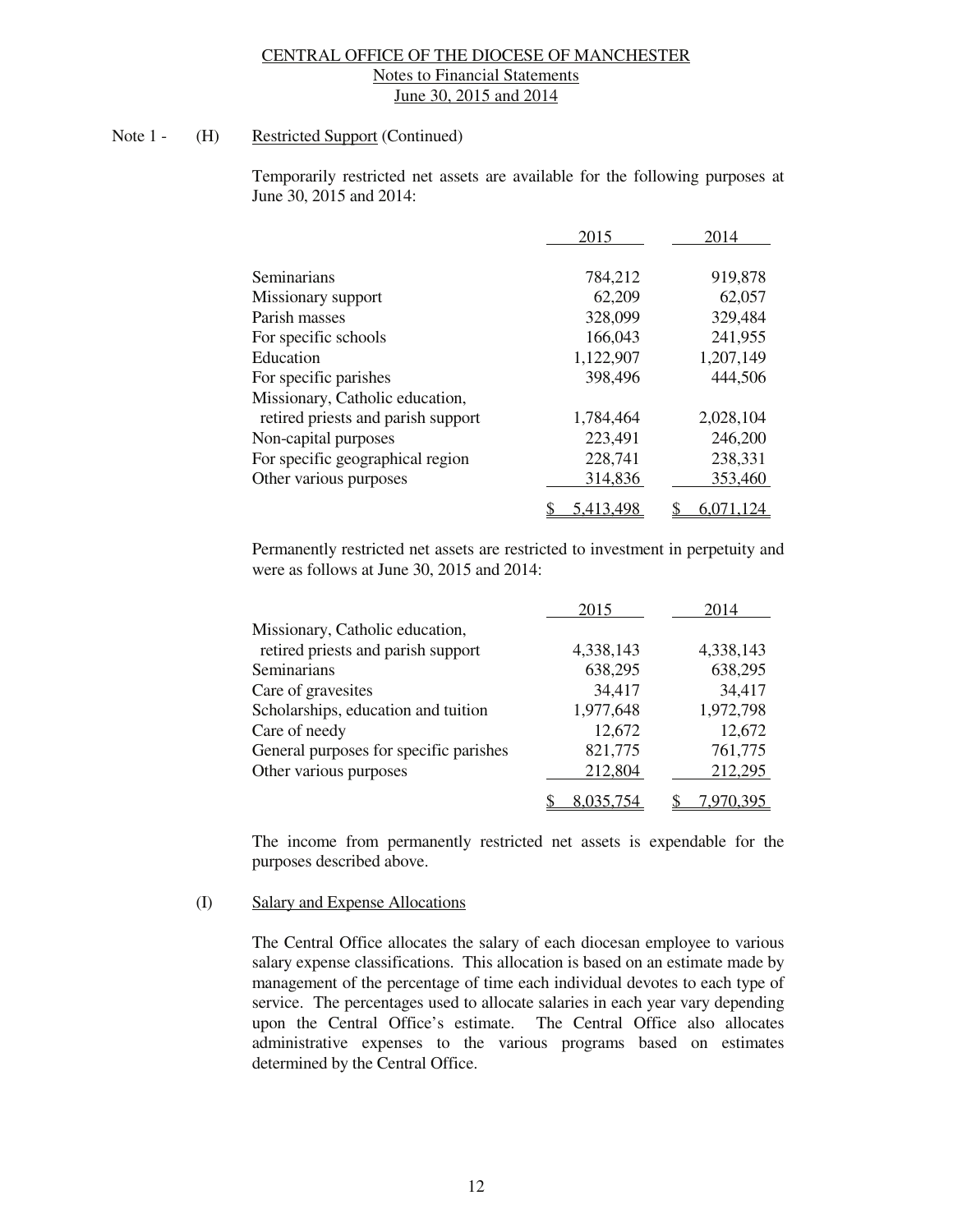## Note 1 - (J) Federal and State Income Taxes

 The Diocese is exempt from Federal and state income taxes under the provisions of Section  $501(c)(3)$  of the Internal Revenue Code. The Diocese must, however, pay income taxes on the net profit from its unrelated business activities, if any.

 The Central Office recognizes the tax benefit of an uncertain tax position only if management determines that it is more likely than not that the tax position would be sustained upon examination by taxing authorities based on the technical merit of the position. Management has determined that through June 30, 2015, the Central Office did not take any material tax positions which do not meet the criteria for recognition. The Diocese's filings (Form 990-T) for the tax years ended on June 30, 2012 through June 30, 2015 remain subject to examination by Federal taxing authorities.

## Note 2 - Investments

 The Central Office and its affiliated agencies and funds deposit money into the Central Fund. The Central Fund pools all of the money received for the purpose of making loans (Note 3) and investing in marketable securities, primarily consisting of money market funds, equities, fixed income securities, and alternative investments.

 The Central Office's policy is to invest in a manner consistent with teachings of the Roman Catholic Church as expressed in guidelines published by the US Conference of Catholic Bishops, in order to preserve capital and realize a sufficient return with minimal risk. In general, the Central Office's current policy is to maintain the following allocations:

| Equity securities - domestic          | $22\%$ |
|---------------------------------------|--------|
| Equity securities – international and |        |
| emerging markets                      | $16\%$ |
| Fixed income securities               | 35%    |
| Alternative investments               | 20%    |
| Private equities                      | $5\%$  |
| Money market funds                    | $2\%$  |

 The Diocese is the sole remainder beneficiary of an irrevocable charitable remainder trust. Under the terms of the trust, the income beneficiaries of the trust receive a unitrust amount equal to 8% of the fair market value of the trust assets determined annually, paid in equal monthly installments. Upon the death of the surviving income beneficiary, the trustee is to distribute all remaining principal and income of the trust to the Diocese to be used to establish a scholarship fund to benefit students in Catholic regional schools within New Hampshire. The net present value of the beneficial interest in the trust is included in assets held for restricted purposes in the accompanying financial statements using an assumed rate of return of 6.5% in 2015 and 2014 and discounted at 4.33% in 2015 and 4.4% in 2014 (\$837,289 and \$867,529 at June 30, 2015 and 2014, respectively). The fair value of the trust assets was \$1,565,694 and \$1,633,158 at June 30, 2015 and 2014, respectively.

 The investments reported in the statements of financial position include the securities held in the Central Fund and the beneficial interest in the trust, in addition to other marketable securities held by the Central Office and the temporarily and permanently restricted funds.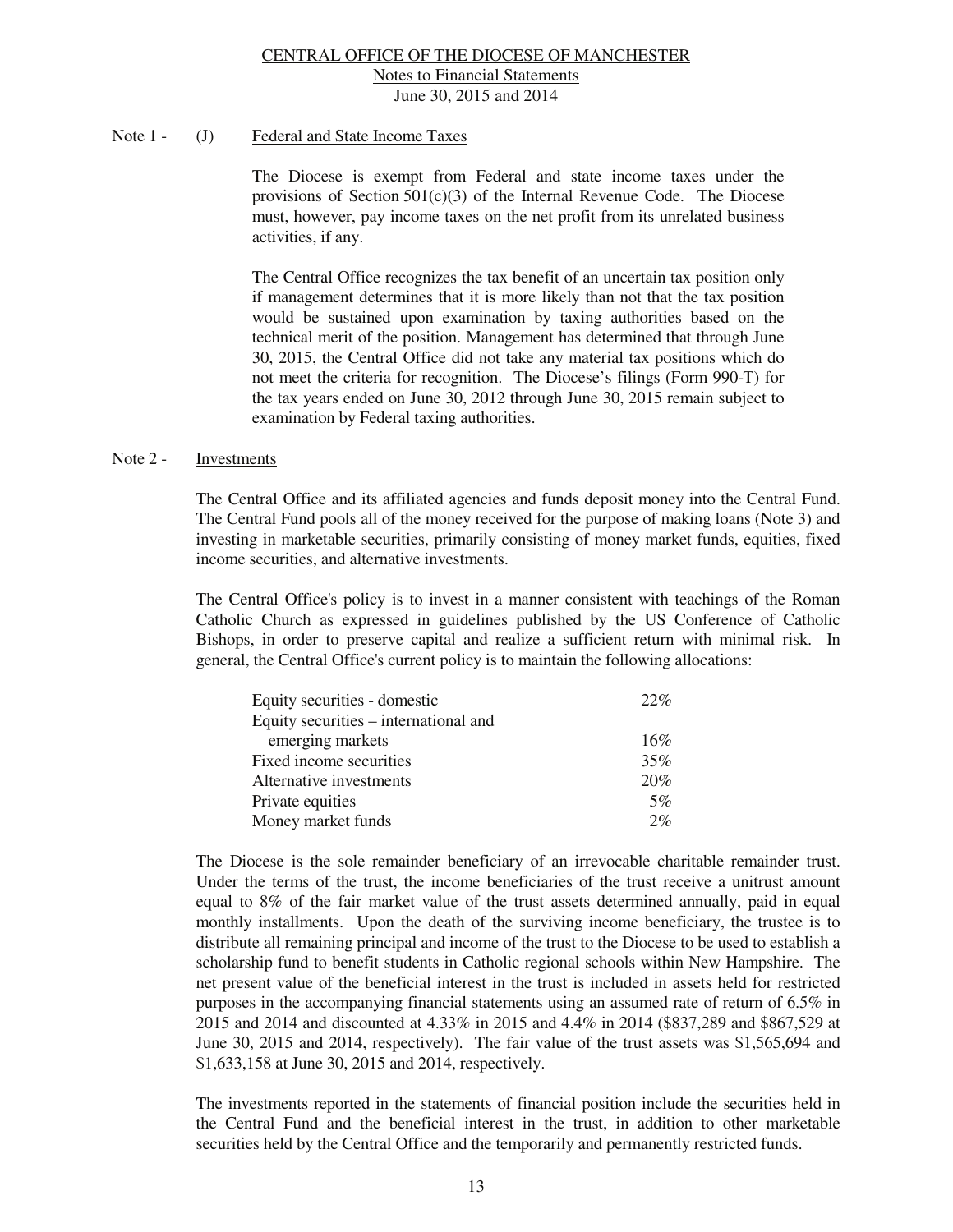## Note 2 - Investments (Continued)

Investments are included in the accompanying financial statements as follows:

|                                                                             | 2015                     | 2014                     |
|-----------------------------------------------------------------------------|--------------------------|--------------------------|
| Investments in marketable securities<br>Assets held for restricted purposes | 57,505,610<br>14,887,579 | 56,356,921<br>15,465,807 |
|                                                                             | 72,393,189               | 71,822,728               |

Net investment income in the statements of activities is comprised of the following:

|                                             |           | 2014      |
|---------------------------------------------|-----------|-----------|
| Dividends, interest and other income        | 1,706,873 | 1,518,692 |
| Realized and unrealized gains (losses), net | (333,190) | 7,214,513 |
| Investment fees earned (paid), net          | 12.145    | (99,114)  |
| Total investment income, net                | 1,385,828 | 8,634,091 |

Investment income is accounted for in the fund holding the assets, except for certain income from investments of permanently restricted funds, which is accounted for as unrestricted revenue or, if subject to donor restrictions, as temporarily restricted revenue until the terms of the restriction have been met. The Central Office follows the guidance established by the Financial Accounting Standards Board when accounting for losses in permanently restricted endowment funds (see Note 12).

 See Note 11 for fair value measurements and the fair value of investments classified by major type.

# Note 3 - Notes Receivable

Notes receivable from diocesan entities (parishes, cemeteries, and schools) are unsecured and are reported at their unpaid principal balances less an allowance for losses. Interest on notes receivable is recognized over the term of the loan and is calculated using either the simple interest method or the amortization method on principal amounts outstanding. Notes to certain diocesan entities are non-interest bearing or are at a reduced rate of interest. These notes generally have been recorded net of applicable discounts to reflect the present value of the notes, based on the interest rates normally charged on other notes (4.00% in 2015 and 2014).

Interest income on notes receivable was \$416,847 in 2015 (including new loan discounts, amortization due to the passage of time and adjustments of (\$50,052)). Interest income was \$374,768 in 2014 (including new loan discounts, amortization due to the passage of time and adjustments of (\$19,413)).

Notes receivable from priests and seminarians are unsecured, non-interest bearing and have no specific payment terms. Repayment of seminarian notes is generally scheduled to commence when the seminarian is ordained.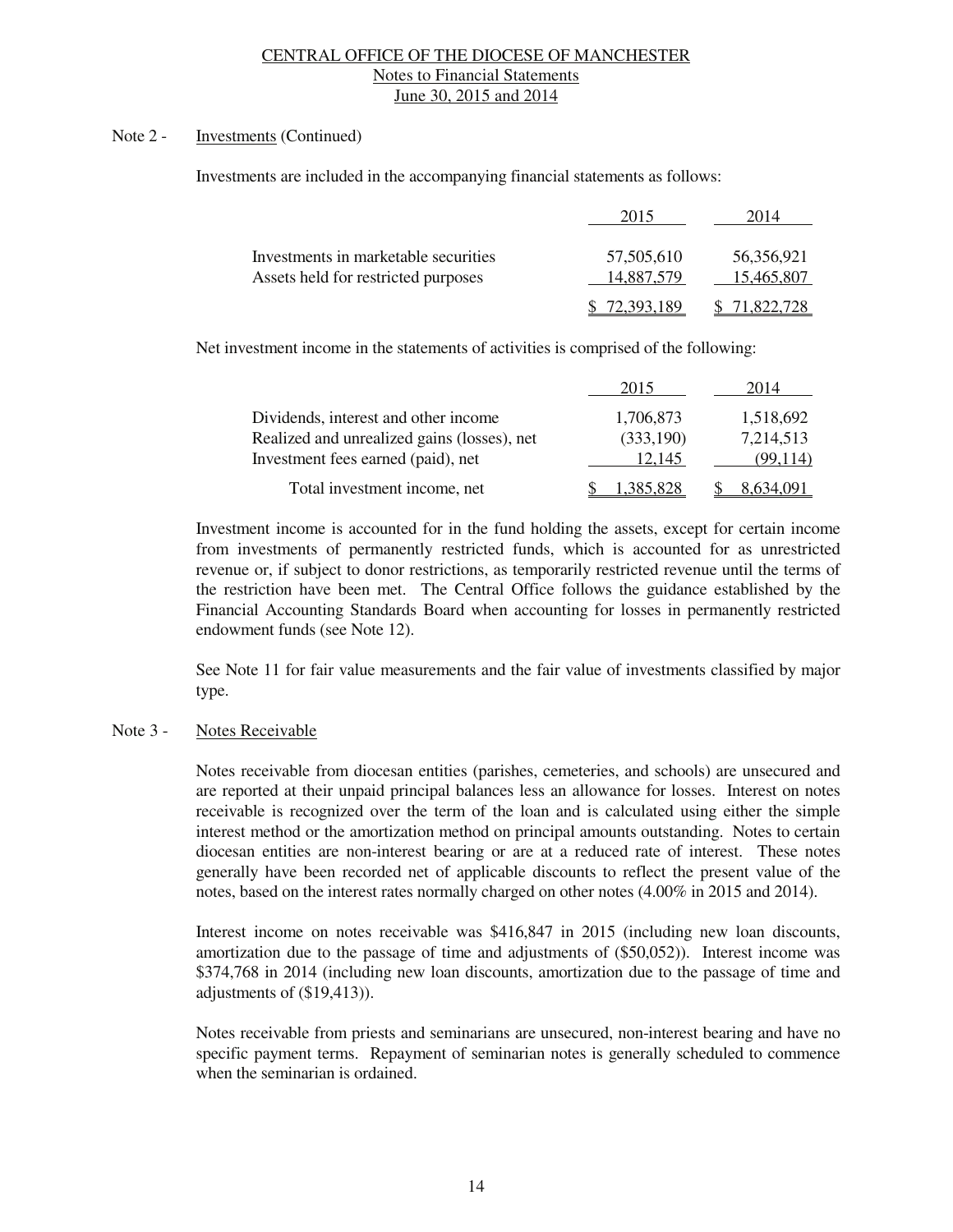### Note 3 - Notes Receivable (Continued)

Due to the nature of the relationships with Diocesan entities, the Central Office has been willing, under appropriate circumstances, to make concessions for borrowers whose payments were not current or to refinance outstanding obligations. Once modified in a troubled debt restructuring, a loan is generally considered impaired until its contractual maturity. At the time of restructuring, the loan is evaluated for an allowance for credit losses. The Central Office continues to specifically reevaluate the loan in subsequent periods, regardless of the borrower's performance under the modified terms. There were no troubled debt restructurings for the years ended June 30, 2015 and 2014.

In assessing performance of notes receivables on an annual basis, the Central Office considers notes receivable less than 30 days past due to be current and classified as performing. The Central Office also classifies loans which have contractual terms that require no payments in a given year as current and performing. Performing notes receivables as of June 30, 2015 and 2014 were \$10,868,509 and \$7,886,158, respectively. Non-performing notes receivables as of June 30, 2015 and 2014 were \$6,869,332 and \$7,939,034, respectively.

The following reflects the age analysis of notes receivable as of June 30, 2015 and 2014, respectively:

|                                                          |                     | Age Analysis - 2015     |                  |  |  |  |
|----------------------------------------------------------|---------------------|-------------------------|------------------|--|--|--|
|                                                          |                     | Priest and              |                  |  |  |  |
|                                                          | Diocesan            | Seminarian              |                  |  |  |  |
|                                                          | <b>Entity Notes</b> | <b>Notes</b>            | Total            |  |  |  |
| Current                                                  | 10,868,509          |                         | 10,868,509       |  |  |  |
| 30-59 days                                               |                     |                         |                  |  |  |  |
| 60-89 days                                               | 4,377               |                         | 4,377            |  |  |  |
| $90+$ days                                               | 1,869,113           | 4,995,842               | 6,864,955        |  |  |  |
| Total notes receivable                                   | \$12,741,999        | 4,995,842               | 17,737,841       |  |  |  |
| Total notes receivable on                                |                     |                         |                  |  |  |  |
| non-accrual status                                       | 1,787,561<br>\$     | 4,995,842               | 6,783,403<br>\$. |  |  |  |
| Notes receivable 90+ days<br>past due and still accruing | 487,353<br>S        |                         | 487,353          |  |  |  |
|                                                          | Age Analysis - 2014 |                         |                  |  |  |  |
|                                                          |                     | Priest and              |                  |  |  |  |
|                                                          | Diocesan            | Seminarian              |                  |  |  |  |
|                                                          | <b>Entity Notes</b> | <b>Notes</b>            | Total            |  |  |  |
| Current                                                  | 7,886,158           |                         | 7,886,158        |  |  |  |
| 30-59 days                                               | 1,371,367           |                         | 1,371,367        |  |  |  |
| 60-89 days                                               |                     |                         |                  |  |  |  |
| $90+$ days                                               | 1,801,229           | 4,766,438               | 6,567,667        |  |  |  |
| Total notes receivable                                   | 11,058,754          | 4,766,438               | 15,825,192       |  |  |  |
| Total notes receivable on<br>non-accrual status          | 3,158,951<br>S      | 4,766,438               | 7,925,389        |  |  |  |
| Notes receivable 90+ days                                |                     |                         |                  |  |  |  |
| past due and still accruing                              | 413,319<br>\$       | $\overline{\mathbb{S}}$ | 413,319          |  |  |  |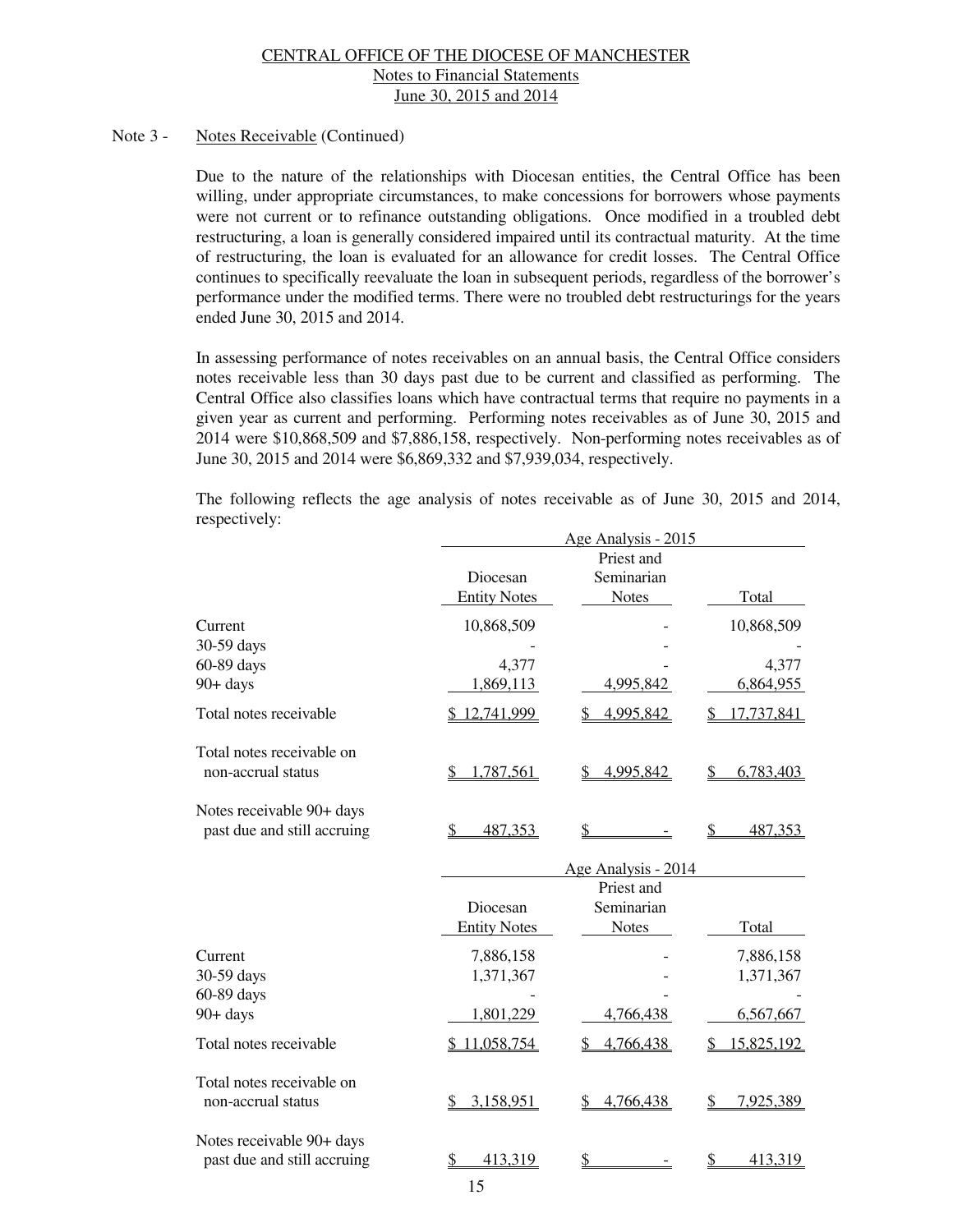# Note 3 - Notes Receivable (Continued)

The following provides informative data at June 30, 2015 and 2014, and for the years then ended separately presented based on whether or not management has recognized an allowance for credit losses with respect to the impaired loans:

|                                              |                     | Impaired Loans - 2015 |                 |
|----------------------------------------------|---------------------|-----------------------|-----------------|
|                                              |                     | Priest and            |                 |
|                                              | Diocesan            | Seminarian            |                 |
|                                              | <b>Entity Notes</b> | <b>Notes</b>          | Total           |
| Impaired loans for which no                  |                     |                       |                 |
| allowance for credit losses                  |                     |                       |                 |
| is recognized:                               |                     |                       |                 |
| Recorded investment                          | \$<br>2,083,386     | \$                    | \$<br>2,083,386 |
| Unpaid principal balance                     | 2,109,159           |                       | 2,109,159       |
| Average recorded investment                  | 2,703,724           |                       | 2,703,724       |
| Interest income recognized                   |                     |                       |                 |
| while impaired                               | 33,075              |                       | 33,075          |
|                                              |                     |                       |                 |
| Impaired loans for which an                  |                     |                       |                 |
| allowance for credit losses is               |                     |                       |                 |
| recognized:                                  |                     |                       |                 |
| Recorded investment                          | 2,227,246           | 3,748,613             | 5,975,859       |
| Unpaid principal balance                     | 2,227,246           | 4,995,842             | 7,223,088       |
| Average recorded investment                  | 2,127,766           | 3,662,586             | 5,790,352       |
| Interest income recognized                   |                     |                       |                 |
| while impaired                               | 45,983              |                       | 45,983          |
|                                              |                     |                       |                 |
|                                              |                     | Impaired Loans - 2014 |                 |
|                                              |                     | Priest and            |                 |
|                                              | Diocesan            | Seminarian            |                 |
|                                              | <b>Entity Notes</b> | <b>Notes</b>          | Total           |
| Impaired loans for which no                  |                     |                       |                 |
| allowance for credit losses                  |                     |                       |                 |
| is recognized:                               |                     |                       |                 |
| Recorded investment                          | \$<br>3,324,062     | \$                    | \$<br>3,324,062 |
| Unpaid principal balance                     | 3,357,134           |                       | 3,357,134       |
| Average recorded investment                  | 3,736,316           |                       | 3,736,316       |
| Interest income recognized                   |                     |                       |                 |
| while impaired                               | 57,960              |                       | 57,960          |
|                                              |                     |                       |                 |
| Impaired loans for which an                  |                     |                       |                 |
| allowance for credit losses is               |                     |                       |                 |
| recognized:                                  |                     |                       |                 |
| Recorded investment                          | 2,028,286           | 3,576,560             | 5,604,846       |
| Unpaid principal balance                     | 2,028,286           | 4,766,438             | 6,794,724       |
|                                              |                     |                       |                 |
| Average recorded investment                  | 2,015,580           | 3,483,314             | 5,498,894       |
| Interest income recognized<br>while impaired |                     |                       | 37,055          |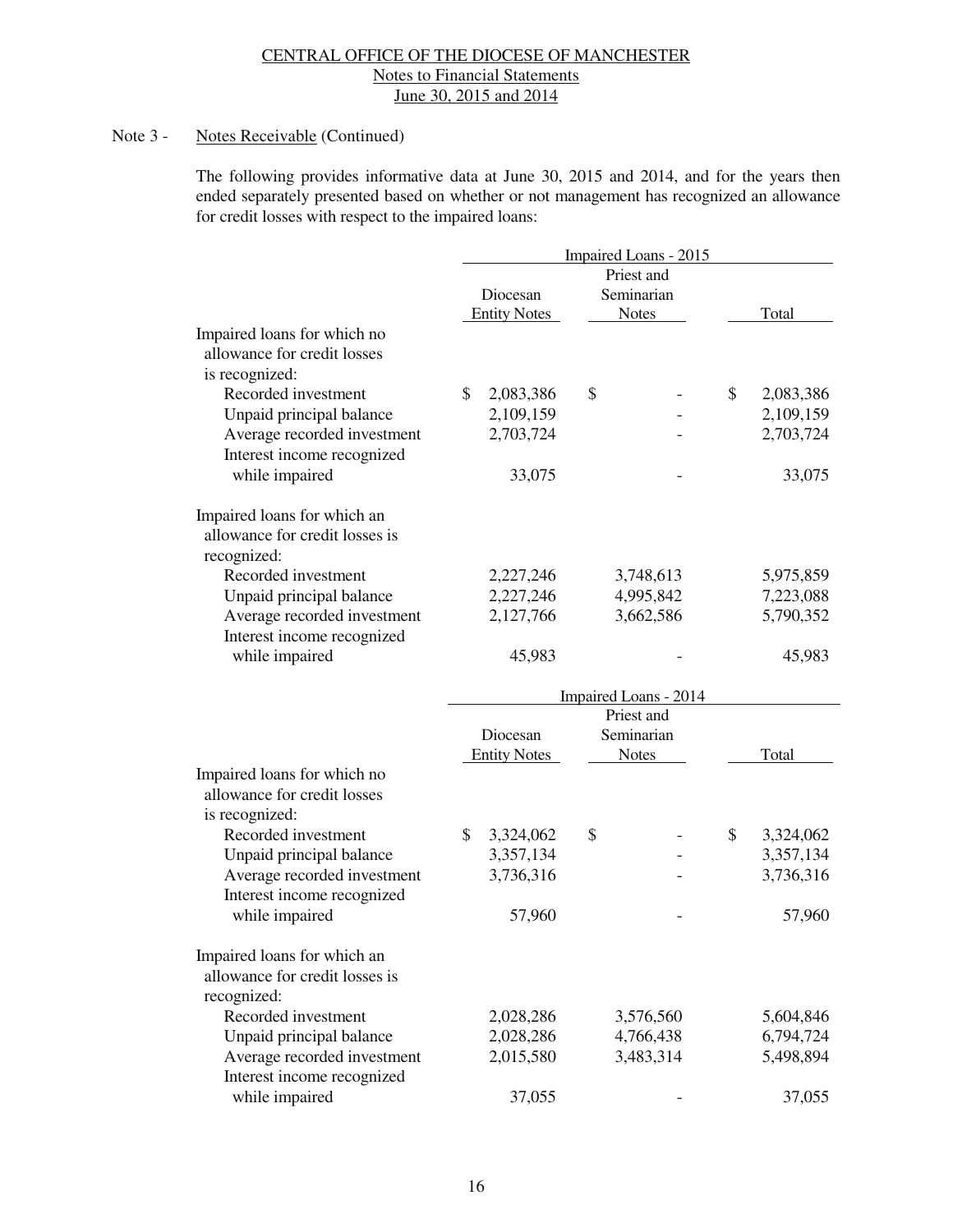# Note 3 - Notes Receivable (Continued)

The following reflects the allowance for losses, discounts, and the related recorded investment in notes receivable as of June 30, 2015 and 2014, respectively:

|                                                          |                     | 2015         |                   |
|----------------------------------------------------------|---------------------|--------------|-------------------|
|                                                          |                     | Priest and   |                   |
|                                                          | Diocesan            | Seminarian   |                   |
|                                                          | <b>Entity Notes</b> | <b>Notes</b> | Total             |
| <b>Allowance for losses:</b>                             |                     |              |                   |
| Beginning balance                                        | 1,775,000           | 3,576,560    | 5,351,560         |
| Provision                                                | 226,000             | 172,053      | 398,053           |
| Ending balance                                           | \$2,001,000         | 3,748,613    | \$<br>5,749,613   |
| Ending balance: individually<br>evaluated for impairment | 1,748,832           |              | 1,748,832         |
| Ending balance: aggregate<br>remaining balance evaluated |                     |              |                   |
| for impairment                                           | 252,168             | 3,748,613    | 4,000,781         |
| Ending balance                                           | \$2,001,000         | 3,748,613    | \$<br>5,749,613   |
| <b>Discounts:</b>                                        |                     |              |                   |
| Beginning balance                                        | 33,072              | 1,189,878    | 1,222,950         |
| Provision                                                | (7,299)             | 57,351       | 50,052            |
| Ending balance                                           | \$<br>25,773        | 1,247,229    | \$<br>1,273,002   |
| Ending balance: individually<br>evaluated for impairment | 25,773              |              | 25,773            |
| Ending balance: aggregate<br>remaining balance evaluated |                     |              |                   |
| for impairment                                           |                     | 1,247,229    | 1,247,229         |
| <b>Ending balance</b>                                    | \$<br>25,773        | 1,247,229    | \$<br>1,273,002   |
| Recorded investment in notes receivable:                 |                     |              |                   |
| Ending balance: individually<br>evaluated for impairment | 4,336,405           |              | 4,336,405         |
| Ending balance: aggregate<br>remaining balance evaluated |                     |              |                   |
| for impairment                                           | 8,405,594           | 4,995,842    | 13,401,436        |
| <b>Ending balance</b>                                    | <u>\$12,741,999</u> | 4,995,842    | <u>17,737,841</u> |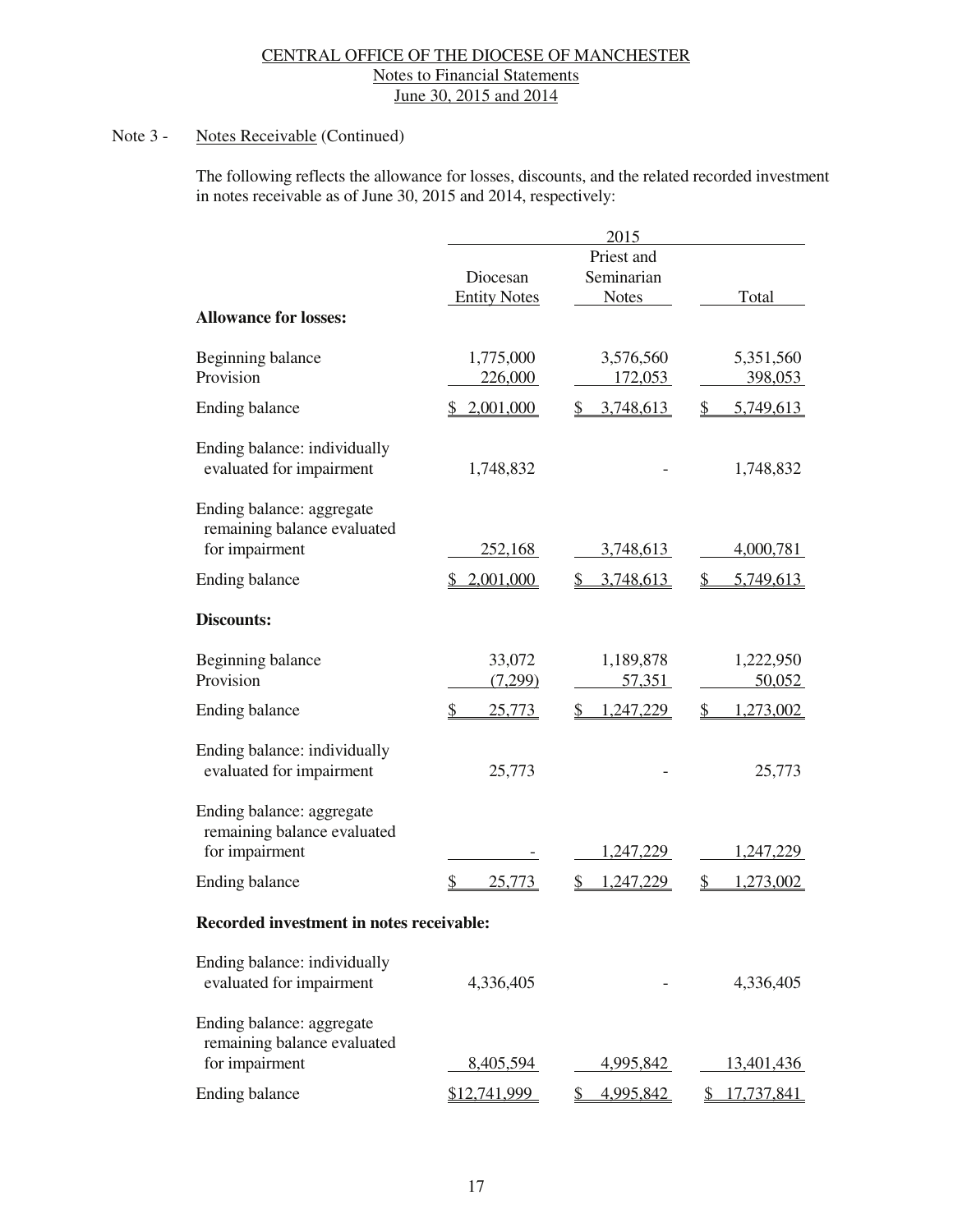# Note 3 - Notes Receivable (Continued)

|                                                                            |                            | 2014            |                        |
|----------------------------------------------------------------------------|----------------------------|-----------------|------------------------|
|                                                                            |                            | Priest and      |                        |
|                                                                            | Diocesan                   | Seminarian      |                        |
|                                                                            | <b>Entity Notes</b>        | <b>Notes</b>    | Total                  |
| <b>Allowance for losses:</b>                                               |                            |                 |                        |
| Beginning balance                                                          | 1,745,000                  | 3,390,068       | 5,135,068              |
| Provision                                                                  | 30,000                     | 186,492         | 216,492                |
| <b>Ending balance</b>                                                      | \$1,775,000                | 3,576,560       | 5,351,560<br>\$        |
| Ending balance: individually<br>evaluated for impairment                   | 1,556,021                  |                 | 1,556,021              |
| Ending balance: aggregate<br>remaining balance evaluated                   |                            |                 |                        |
| for impairment                                                             | 218,979                    | 3,576,560       | 3,795,539              |
| Ending balance                                                             | 1,775,000<br>$\frac{1}{2}$ | 3,576,560       | <u>5,351,560</u><br>\$ |
| <b>Discounts:</b>                                                          |                            |                 |                        |
| Beginning balance                                                          | 75,823                     | 1,127,714       | 1,203,537              |
| Provision                                                                  | (42,751)                   | 62,164          | <u>19,413</u>          |
| <b>Ending balance</b>                                                      | \$<br>33,072               | 1,189,878<br>\$ | \$<br>1,222,950        |
| Ending balance: individually<br>evaluated for impairment                   | 33,072                     |                 | 33,072                 |
| Ending balance: aggregate<br>remaining balance evaluated<br>for impairment |                            | 1,189,878       | 1,189,878              |
| <b>Ending balance</b>                                                      | 33,072<br>\$               | 1,189,878       | 1,222,950<br>S         |
|                                                                            |                            |                 |                        |
| <b>Recorded investment in notes receivable:</b>                            |                            |                 |                        |
| Ending balance: individually<br>evaluated for impairment                   | 5,385,419                  |                 | 5,385,419              |
| Ending balance: aggregate<br>remaining balance evaluated<br>for impairment |                            |                 |                        |
|                                                                            | <u>5,673,335</u>           | 4,766,438       | 10,439,773             |
| <b>Ending balance</b>                                                      | \$11,058,754               | \$<br>4,766,438 | <u>15,825,192</u><br>Ж |

There were no changes to the accounting policy for notes receivable for the years ended June 30, 2015 and 2014. There were no purchases, sales, or reclassifications of notes receivables for the years ended June 30, 2015 and 2014.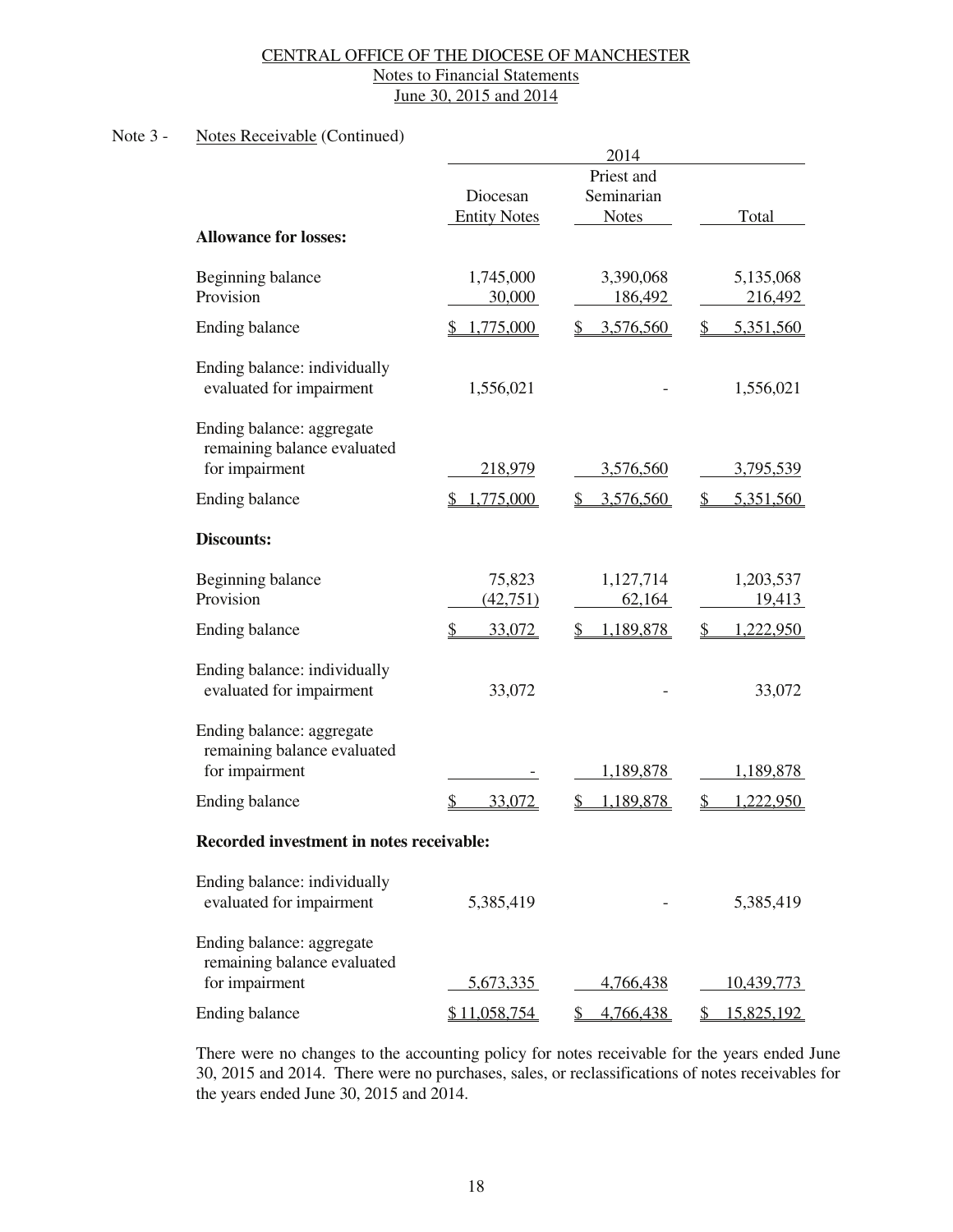### Note 4 - Related Party Transactions

 Since January 2014, the Central Office rents space at the property located at the St. Joseph Cathedral Parish, a Diocesan entity, for the purpose of storing its archive files. Prior to that time, the Central Office rented space at the Diocesan Bureau of Housing, Inc. for that purpose. The total rent paid was \$4,320 in 2015 and 2014.

 The Central Office enters into various transactions with New Hampshire Catholic Charities, also a Diocesan entity, which has its main office located in facilities owned and shared by the Central Office. Below is a summary of rent and program related expenses paid to New Hampshire Catholic Charities:

|                    | 2015 |         | 2014         |         |
|--------------------|------|---------|--------------|---------|
| Rent received      |      | 108,660 | <sup>S</sup> | 108,450 |
| Program costs paid |      | 35,600  |              | 41,664  |

 The Central Office receives assessment revenue from parishes for specific programs and administrative and other services. In addition, the Central Office receives revenue from affiliates (parishes, schools, cemeteries, diocesan employee benefit plans, diocesan housing entities, and New Hampshire Catholic Charities) for insurance coverage and provides grants and subsidies to certain parishes, schools and mission churches to support their programs. A summary of these transactions is as follows:

|                                      | 2015      | 2014      |
|--------------------------------------|-----------|-----------|
| Assessments received (excluding      |           |           |
| insurance)                           | 6,001,535 | 6,056,150 |
| Insurance revenue (see Note 8)       | 5,323,268 | 4,978,600 |
| Grants, subsidies and donations paid | 2,111,688 | 2,025,758 |
| Investment management fees earned    | 236,721   | 223,571   |

 Amounts due from the parishes and other affiliates, primarily for assessments, insurance and interest (net of allowance) was \$639,145 and \$887,166 at June 30, 2015 and 2014, respectively. Amounts due to the parishes and other affiliates at June 30, 2015 and 2014 were \$180,761 and \$160,469, respectively.

 Assets of the Central Fund (Note 2) are held for the benefit of other related entities and funds as described in Note 5.

The Central Office participates in the Roman Catholic Bishop of Manchester Employee Benefit Plan and Trust (the Plan) which is managed and overseen by the Diocese. The Plan provides health, dental, life and disability insurance benefits. Total expense incurred and paid to the Plan during 2015 and 2014 was approximately \$379,000 and \$343,000, respectively.

The Central Office provides certain administrative services related to the operation of the Plan. The amount billed to the Plan was \$84,000 in 2015 and 2014.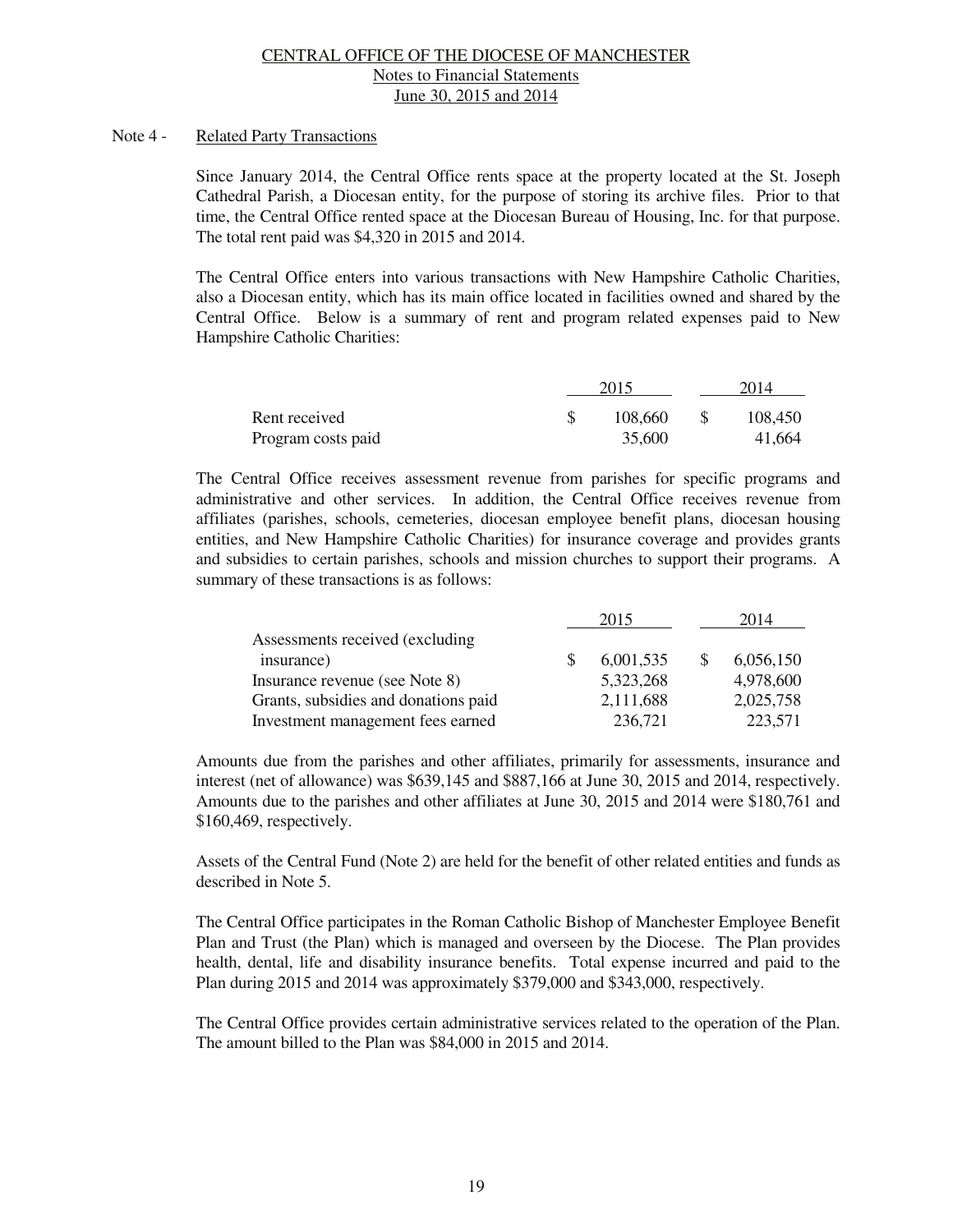# Note 5 - Deposits Payable

 The Central Office holds deposits from its various parishes, schools and other entities within the Diocese. Interest is paid on these deposits at a rate of 1.0% in 2015 and 2014. Amounts are due on demand. Interest expense on deposits was \$414,763 and \$425,380 for 2015 and 2014, respectively. In addition, the Central Office maintains the pooled investments on behalf of the Sick Priests Fund and on behalf of various parishes. The deposits payable at June 30, 2015 and 2014 consist of the following:

|                                | 2015       | 2014       |
|--------------------------------|------------|------------|
| Due to:                        |            |            |
| Parishes                       | 30,663,518 | 32,242,381 |
| Schools                        | 8,667,573  | 9,622,952  |
| Cemeteries                     | 9,105,302  | 9,099,160  |
| <b>Sick Priests Fund</b>       | 2,199,573  | 1,949,531  |
| <b>Other Diocesan entities</b> | 1,292,070  | 1,259,449  |
|                                | 51,928,036 | 54.173.473 |

## Note 6 - Mortgage Note Payable

 $E_{\text{cool}}$  year

The Central Office has issued a 15-year mortgage note to an insurance company which is payable in equal monthly installments for principal and interest of \$37,974 through October 2025. The note bears interest at 6% and is collateralized by a first mortgage interest in certain real estate owned by the Diocese.

Interest expense for this loan amounted to \$216,805 and \$230,683 during 2015 and 2014, respectively. The principal balance due was \$3,481,967 and \$3,740,375, at June 30, 2015 and 2014, respectively.

The scheduled future principal payments due on this note are as follows:

| <b>FISCAL VEAL</b> |           |
|--------------------|-----------|
| 2016               | 253,642   |
| 2017               | 269,286   |
| 2018               | 285,895   |
| 2019               | 303,528   |
| 2020               | 322,249   |
| Thereafter         | 2,047,367 |
|                    | 3,481,967 |

# Note 7 - Retirement Benefits

### (A) Diocesan Administration Employees

The Central Office has a tax-deferred annuity plan under Internal Revenue Code Section 403(b) for the benefit of its eligible diocesan administration employees. Contributions to the plan are based on 3% of eligible wages. Total contributions to this plan during 2015 and 2014 amounted to \$84,750 and \$82,771, respectively.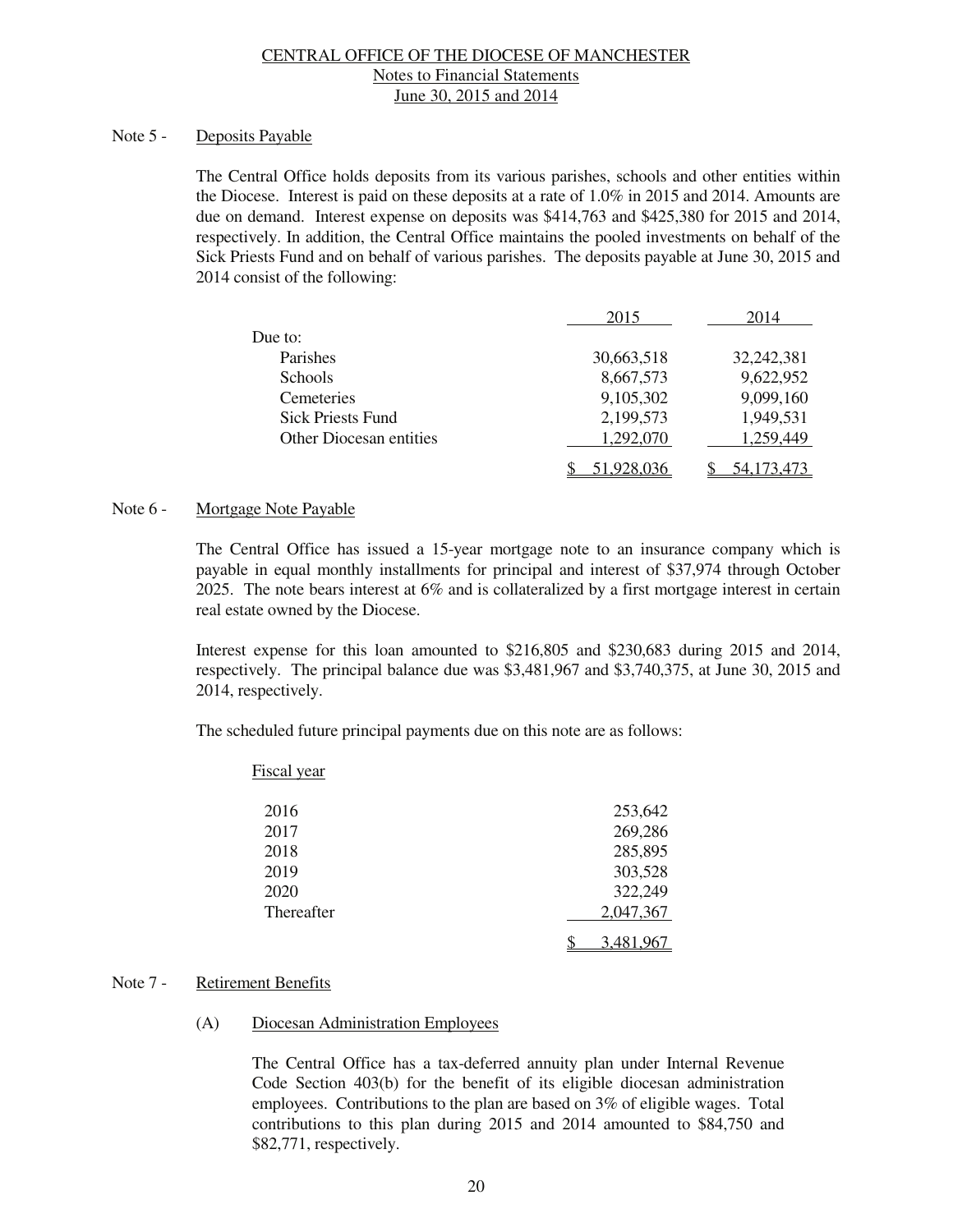# Note 7 - (B) Diocesan Priests

On June 27, 2007, the Diocese established the Diocesan Priest Retirement Plan (the Plan) and the Diocesan Priest Retirement Trust Fund (the Trust) for the purpose of funding the retirement benefits of retired priests incardinated in the Diocese of Manchester who are granted permission by the Bishop of Manchester to retire. Under the Plan, retired priests receive a monthly stipend, medical and dental coverage, and are eligible for personal automobile insurance reimbursement. Priests born in or before 1948 are eligible to request retirement from the Bishop of Manchester at the earlier of attainment of age 68 or completion of 40 years of service; priests born between 1949 and 1956 (inclusive) are eligible to request retirement at age 70; priests born between 1957 and 1970 (inclusive) are eligible to request retirement at age 71; priests born during or after 1971 are eligible to request retirement at age 72. Earlier retirement is permitted only with the approval of the Bishop. In accordance with the terms of the Plan, the Central Office assumed the obligations of the Plan, including the unfunded benefit obligation as of the date the Plan was established. In addition, the Central Office has recognized the unfunded obligation of the retirement plan in its statements of financial position in accordance with accounting principles generally accepted in the United States of America.

In addition to the benefits provided by the Trust, the Diocese also provides prescription drug coverage through its Medical Insurance Fund. Benefits are paid from the unrestricted (designated) assets of the Central Office and not from the Diocesan Priest Retirement Fund.

The Diocese also established a sustenance program (the Sustenance Program) for priests ineligible for public ecclesiastical ministry for whom the Diocese retains a responsibility of sustenance. These priests receive a monthly stipend, medical and dental coverage and are eligible for personal automobile insurance reimbursement. Benefits are paid from the unrestricted (undesignated) assets of the Central Office, not from the Diocesan Priest Retirement Fund or Diocesan assessment revenue from parishes.

Effective July 1, 2015, the monthly stipend increased from \$1,550 to \$1,600 for retired priests and from \$1,950 to \$2,000 for retired Bishops. This resulted in an increase of \$490,985 to the priest retirement benefit obligation. Effective July 1, 2014, the monthly retired priest's stipend increased from \$1,500 to \$1,550. This resulted in an increase of \$463,866 to the priest retirement benefit obligation.

The actuarial assumptions for the mortality and discount rate were changed during the year ended June 30, 2015. The changes in these actuarial assumptions increased the priest retirement benefit obligation by approximately \$2,005,000. There were no changes in the actuarial assumptions for the year ended June 30, 2014.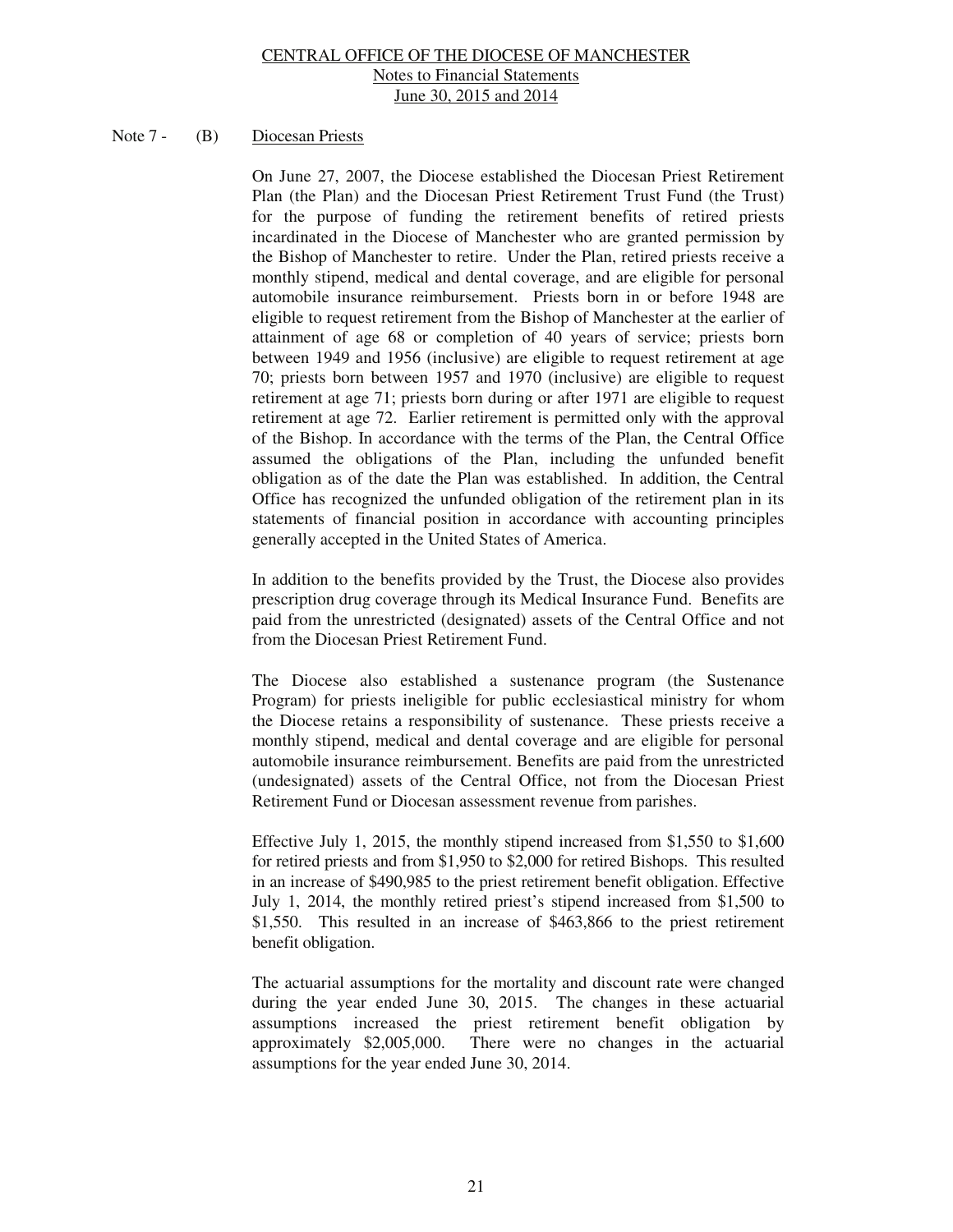# Note 7 - (B) Diocesan Priests (Continued)

The following information relates to the Diocesan Priest Retirement Plan, Medical Insurance Fund and Sustenance Program, and includes amounts determined as of June 30, 2015 and 2014 measurement dates:

|                                                  |                | 2015        |             |                                             | 2014          |               |
|--------------------------------------------------|----------------|-------------|-------------|---------------------------------------------|---------------|---------------|
|                                                  | Diocesan       |             |             | Diocesan                                    |               |               |
|                                                  | Priests        | Medical     |             | Priests                                     | Medical       |               |
|                                                  | Retirement     | Insurance   | Sustenance  | Retirement                                  | Insurance     | Sustenance    |
|                                                  | Plan           | Fund        | Program     | Plan                                        | Fund          | Program       |
| Projected benefit<br>obligation<br>Fair value of | (22, 719, 711) | (1,657,771) | (1,933,599) | (21,665,233)                                | (1,608,628)   | (2,136,613)   |
| plan assets                                      | 9.026.891      |             |             | 8.581.566                                   |               |               |
| Funded status                                    | (13,692,820)   |             |             | $$(1,657,771) $(1,933,599) $ ($13,083,667)$ | \$(1,608,628) | \$(2,136,613) |

The accrued postretirement benefit expense for the Diocesan Priest Retirement Plan at June 30, 2015 and 2014 is as follows:

|                                 | 2015         | 2014         |
|---------------------------------|--------------|--------------|
| Funded status                   | (13,692,820) | (13,083,667) |
| Unrecognized prior service cost | 1,818,546    | 1,420,561    |
| Unrecognized net loss           | 3,572,853    | 2,235,139    |
| Accrued postretirement benefit  |              |              |
| expense                         | (8,301,421)  | (9.427.967)  |

Significant assumptions at June 30, 2015 and 2014 include:

|                                            |                             | 2015                    |                       |                     | 2014                    |                       |
|--------------------------------------------|-----------------------------|-------------------------|-----------------------|---------------------|-------------------------|-----------------------|
|                                            | Diocesan<br>Priests         | Medical                 |                       | Diocesan<br>Priests | Medical                 |                       |
|                                            | Retirement<br>Plan          | Insurance<br>Fund       | Sustenance<br>Program | Retirement<br>Plan  | Insurance<br>Fund       | Sustenance<br>Program |
| Discount rate                              | 4.13%                       | 4.13%                   | 4.13%                 | 4.33%               | 4.33%                   | 4.33%                 |
| Expected return on                         |                             |                         |                       |                     |                         |                       |
| plan assets                                | 6.5%                        | N/A                     | N/A                   | $6.5\%$             | N/A                     | N/A                   |
| Annual cost                                |                             |                         |                       |                     |                         |                       |
| increases:                                 |                             |                         |                       |                     |                         |                       |
| Medical and                                |                             |                         |                       |                     |                         |                       |
| dental                                     | 5.5% trending 5.5% trending |                         | 5.5% trending         | 6% trending         | 6% trending             | 6% trending           |
|                                            | to $4\%$                    | to $4\%$                | to $4\%$              | to $4\%$            | to $4\%$                | to $4\%$              |
| Automobile<br>insurance                    |                             |                         |                       |                     |                         |                       |
| premiums                                   | 3%                          | N/A                     | 3%                    | 3%                  | N/A                     | 3%                    |
| Year that the rate<br>reaches the ultimate |                             |                         |                       |                     |                         |                       |
| trend rate                                 | 2018                        | 2018                    | 2018                  | 2019                | 2019                    | 2019                  |
| Rate of compensation                       |                             |                         |                       |                     |                         |                       |
| increase                                   | N/A                         | N/A                     | N/A                   | N/A                 | N/A                     | N/A                   |
| Mortality                                  |                             | RP-2014 Mortality Table |                       |                     | RP-2000 Mortality Table |                       |
| Benefit cost<br>Employer<br>contributions  | 814,776                     | 49,143                  | (14, 847)             | 1,017,028           | (111,680)               | (50, 962)             |
| and donations                              | 1,644,192                   |                         | 188,167               | 1,505,046           |                         | 255,197               |
| Participant                                |                             |                         |                       |                     |                         |                       |
| contributions                              | 52,600                      |                         |                       | 54,450              |                         |                       |
| Benefits paid                              | 1,300,413                   | 46,333                  | 188,167               | 1,322,515           | 49,781                  | 255,197               |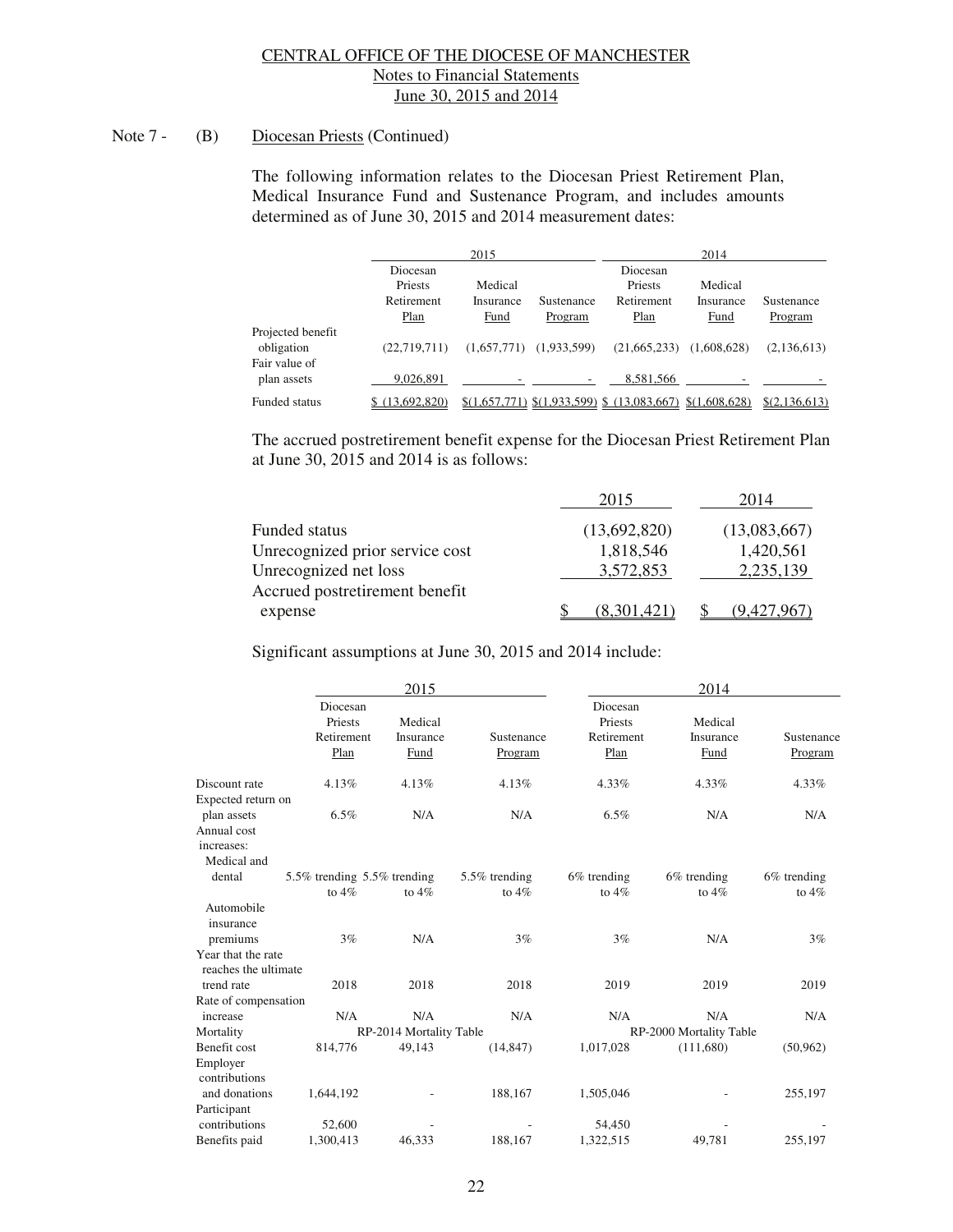# Note 7 - (B) Diocesan Priests (Continued)

| The net periodic pension cost consists of: |            |            |
|--------------------------------------------|------------|------------|
|                                            | 2015       | 2014       |
| Diocesan Priest Retirement Plan:           |            |            |
| Amortization of prior service costs        | 93,000     | 67,611     |
| Investment return                          | (542, 681) | (470, 017) |
| Current service cost                       | 355,198    | 388,697    |
| Interest cost                              | 904,494    | 937,168    |
| Amortization of gains or losses            | 4,764      | 93,571     |
| Medical insurance fund                     | 49,143     | (111,680)  |
| Total                                      | 863,918    | 905,350    |

Retirement-related changes for the Diocesan Priest Retirement Plan other than net periodic pension costs consist of:

|                                      | 2015        | 2014        |
|--------------------------------------|-------------|-------------|
| Amortization of prior service costs  | (93,000)    | (67, 611)   |
| Current year net (gain) loss not yet |             |             |
| recognized                           | 1,136,884   | (1,391,337) |
| Funding by affiliates                | (1,249,506) | (1,308,846) |
|                                      | (205.622)   | (2,767,794) |

The accumulated benefit obligations were as follows:

|                                | Diocesan Priests<br>Retirement<br>Plan |                          |   | Medical<br>Insurance<br>Fund | Sustenance<br>Program  |
|--------------------------------|----------------------------------------|--------------------------|---|------------------------------|------------------------|
| June 30, 2015<br>June 30, 2014 |                                        | 20,299,855<br>19,423,554 | S | 993.685<br>980,192           | 1,686,496<br>1,879,082 |

The Central Office expects to contribute approximately \$1,670,000 to the Retirement Plan during the year ending June 30, 2016. Benefits expected to be paid during the ensuing five years and five years thereafter are as follows:

|               | Diocesan Priests<br>Retirement<br>Plan | Medical<br>Insurance<br>Fund | Sustenance<br>Program |
|---------------|----------------------------------------|------------------------------|-----------------------|
| 2016          | \$1,500,000                            | \$<br>71,521                 | S<br>150,584          |
| 2017          | 1,552,000                              | 77,841                       | 145,647               |
| 2018          | 1,555,000                              | 81,001                       | 140,190               |
| 2019          | 1,527,000                              | 82,314                       | 169,439               |
| 2020          | 1,507,000                              | 83,681                       | 163,554               |
| $2021 - 2025$ | 7,381,000                              | 446,574                      | 724,412               |

 Assets of the Trust are invested with other marketable securities of the Central Office and its affiliated agencies (Note 2). The Central Office's investment policy with respect to assets of the Trust is consistent with the policy outlined in Note 2.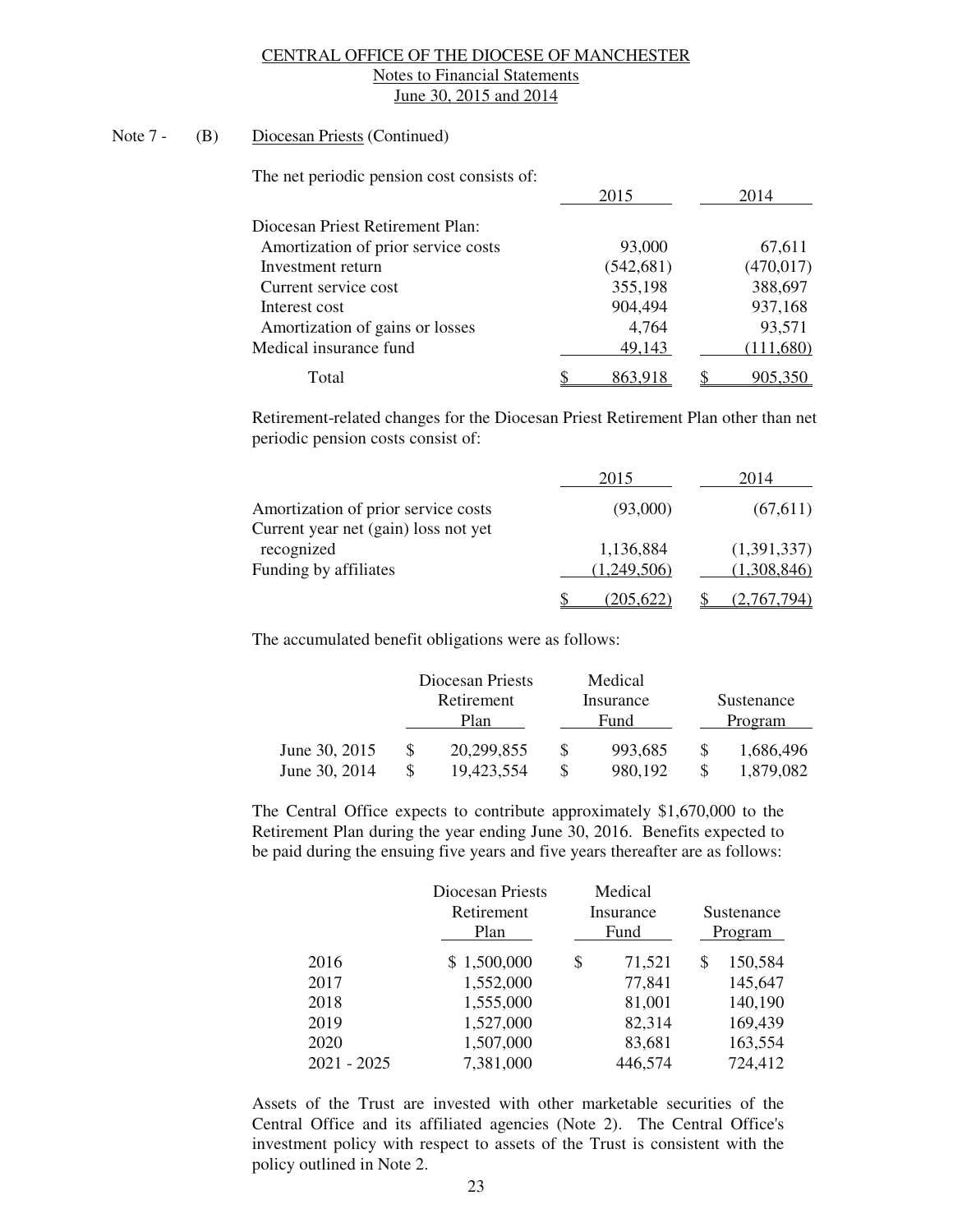# Note 7 - (B) Diocesan Priests (Continued)

The expected rate of return on Plan assets was developed in consultation with the Plan's investment advisors and is based upon their assessment of expected future returns.

 The measurement of the fair value of the Diocesan Priest Retirement Plan investments as of June 30, 2015 and 2014 was made using the fair value hierarchy described in Note 11.

 The following table sets forth by level, within the fair value hierarchy, the valuation techniques used to determine the fair value of these investments as of June 30, 2015 and 2014:

|                         | 2015                                                                                                           |                                                            |                   |  |
|-------------------------|----------------------------------------------------------------------------------------------------------------|------------------------------------------------------------|-------------------|--|
| Level 1                 | Level 2                                                                                                        | Level 3                                                    | Total             |  |
|                         | 438,318                                                                                                        |                                                            | 438,318           |  |
|                         |                                                                                                                |                                                            |                   |  |
| 2,367,634               |                                                                                                                |                                                            | 2,367,634         |  |
|                         |                                                                                                                |                                                            |                   |  |
|                         |                                                                                                                |                                                            | 1,006,874         |  |
|                         |                                                                                                                |                                                            |                   |  |
|                         |                                                                                                                |                                                            | 1,690,398         |  |
|                         |                                                                                                                |                                                            | 1,084,118         |  |
|                         | 370,055                                                                                                        |                                                            | 370,055           |  |
|                         |                                                                                                                |                                                            | 2,695             |  |
|                         |                                                                                                                |                                                            |                   |  |
|                         |                                                                                                                |                                                            | 1,682,314         |  |
|                         |                                                                                                                |                                                            |                   |  |
|                         |                                                                                                                |                                                            | 339,517           |  |
| 3,716,720               | 3,582,889                                                                                                      | \$1,682,314                                                | 8,981,923         |  |
|                         |                                                                                                                |                                                            |                   |  |
| Level 1                 | Level 2                                                                                                        | Level 3                                                    | Total             |  |
|                         |                                                                                                                |                                                            | 39,279            |  |
|                         |                                                                                                                |                                                            |                   |  |
|                         |                                                                                                                |                                                            | 3,032,134         |  |
|                         |                                                                                                                |                                                            | 2,729,861         |  |
|                         |                                                                                                                |                                                            |                   |  |
| 2,737,544               |                                                                                                                |                                                            | 2,737,544         |  |
|                         |                                                                                                                |                                                            |                   |  |
| Certificates of deposit | 1,006,874<br>Fixed income securities:<br>Government securities<br>2,695<br>Alternative investments:<br>339,517 | 1,690,398<br>1,084,118<br>39,279<br>3,032,134<br>2,729,861 | 1,682,314<br>2014 |  |

The following table shows a summary of changes in the fair value of the level 3 investment for the year ended June 30, 2015:

| Balance, beginning of year |             |
|----------------------------|-------------|
| Purchases                  | 1,682,314   |
|                            | \$1,682,314 |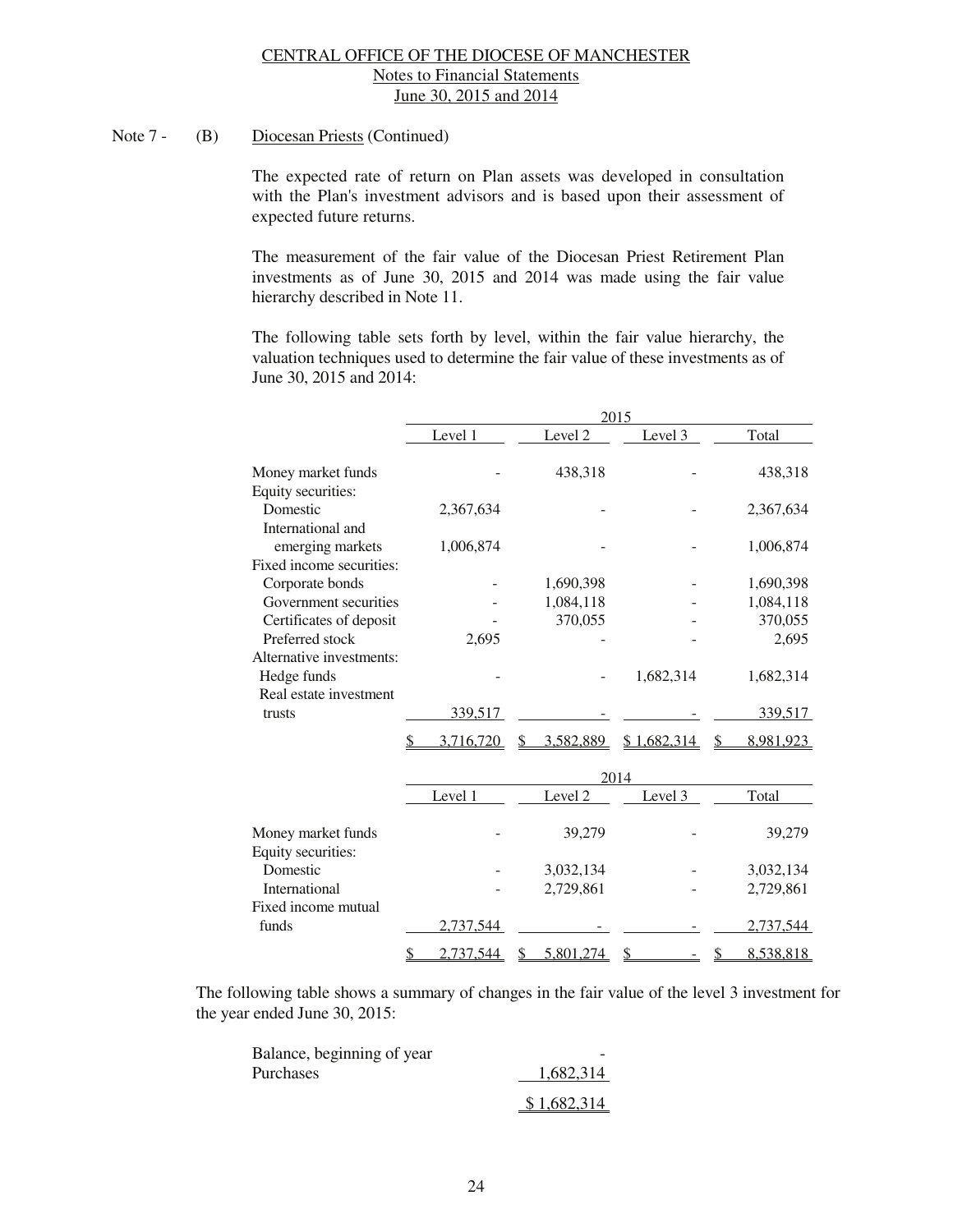# Note 8 - Insurance

 The Diocese is partially self-insured for claims incurred, with respect to property, liability and automobile insurance coverage which is administered by the Central Office. The Diocese was self-insured for workers' compensation from September 1972 through June 1997. Included in cash held for restricted purposes is approximately \$129,000, which is on deposit with a fiduciary and is bound by a Security Deposit Agreement in accordance with New Hampshire state law.

 In consultation with its actuary, the Central Office has obtained policies with certain deductibles from commercial insurers to reduce financial exposure to risk, however, the Central Office remains primarily responsible to affiliated entities for the payment of claims. The Central Office pays claims on all losses arising from a single occurrence. Insurers then reimburse the portion of any claim in excess of the retention limit, subject to limits stated in the policy.

 The Central Office records a liability for unpaid claims based on amounts due on settlements, and case base estimates of reported losses, plus supplemental amounts for incurred but not reported losses (IBNR) calculated based on loss projections using actuarial analysis and studies of historical loss experience. Amounts due from insurance companies on settled claims were \$125,341 and \$359,734 at June 30, 2015 and 2014, respectively, and have been recorded as insurance receivable in the accompanying statements of financial position.

|                       |                 | 2015        |           |
|-----------------------|-----------------|-------------|-----------|
|                       | Claims          |             |           |
| <b>Type</b>           | Payable, net    | <b>IBNR</b> | Total     |
| Liability             | 800,424         | 406,818     | 1,207,242 |
| Property              | 178,626         | 245,132     | 423,758   |
| Workers' compensation | 2,213,719       |             | 2,213,719 |
|                       | \$<br>3,192,769 | 651,950     | 3,844,719 |
|                       |                 | 2014        |           |
|                       | Claims          |             |           |
| <b>Type</b>           | Payable, net    | <b>IBNR</b> | Total     |
| Liability             | 540,601         | 445,124     | 985,725   |
| Property              | 511,844         | 69,844      | 581,688   |
| Workers' compensation |                 |             |           |
|                       | 2,569,068       |             | 2,569,068 |

The following summarizes the estimated liability for unpaid claims at June 30, 2015 and 2014:

 While the Central Office believes that the amounts reported represent its best estimate of the amount necessary to cover the ultimate cost of these claims, these estimates are subject to change. Any change in estimates is made in consultation with an actuary and is recorded in the year the change is determined.

 Claims and legal expense paid for all of the above coverages amounted to approximately \$751,000 and \$1,498,000 in 2015 and 2014, respectively.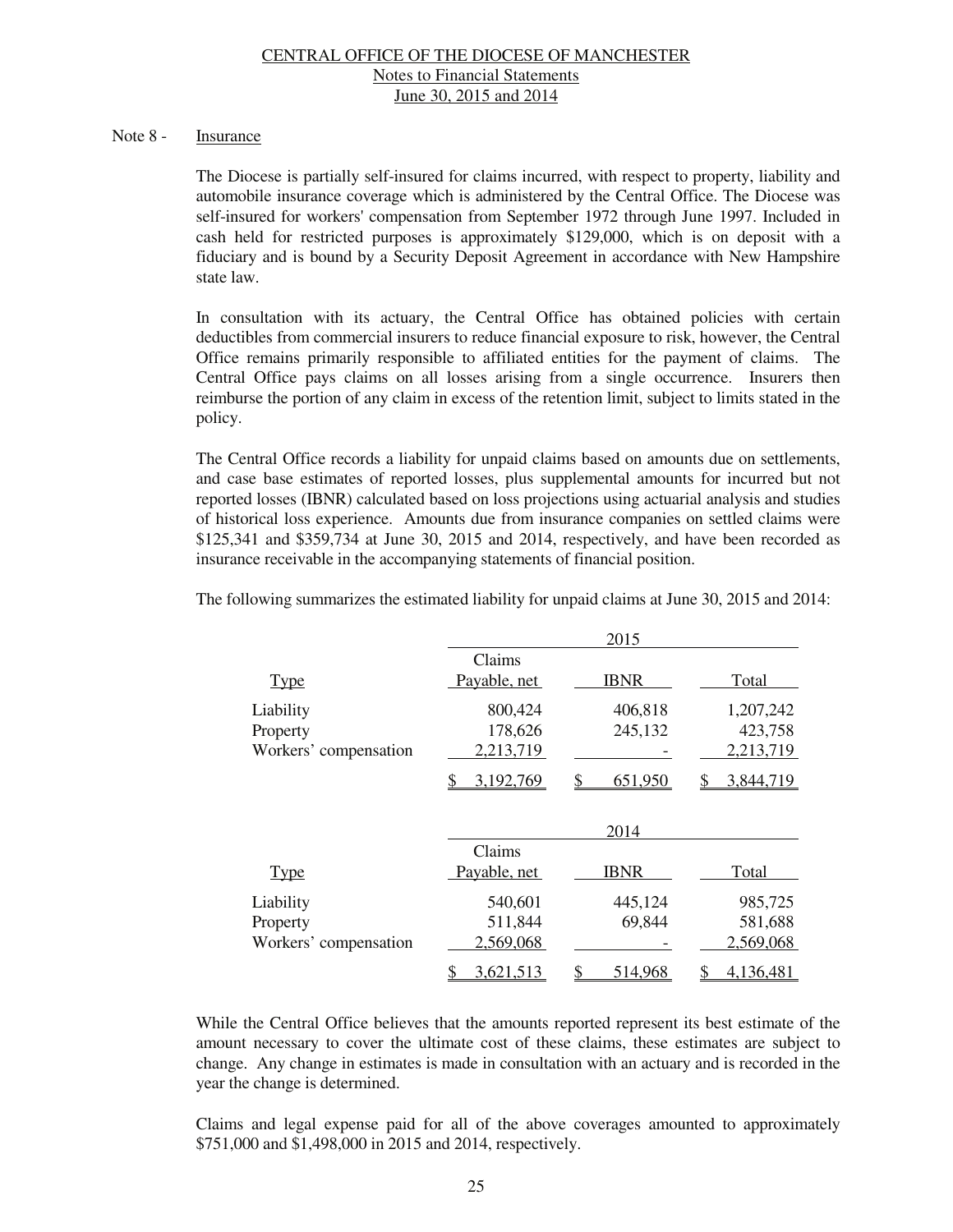### Note 9 - Contingencies

Through June 30, 2015, numerous claims and lawsuits have been filed against the Diocese of Manchester in connection with reports of sexual misconduct with minors by some priests and others associated with the Diocese.

The Diocese has entered into settlement agreements with a substantial number of the complainants. Under the terms of the agreements through June 30, 2015, the Diocese has agreed to pay approximately \$25,466,050 to the complainants, and the complainants have agreed to withdraw their claims. The cost of the settlements, including a provision for pending settlements, net of estimated insurance recoveries of approximately \$8,813,000, has been provided for as an expense in the year in which the liability for payment was determined to be probable and the amount was subject to reasonable estimation.

The accompanying financial statements include an estimated liability for the remaining reported claims and an estimate of the liability relating to unreported claims. As discussed in Note 8, it is possible that these estimates will change in the near term, and these changes may be material to the financial statements.

The Diocese established the Roman Catholic Bishop of Manchester Employee Benefits Plan and Trust (the Plan) as a funding vehicle with respect to certain health, dental, short and long term disability, and life insurance benefits offered to employees of the central administration, parishes, schools and certain other diocesan institutions. Payments received from the various diocesan entities related to the provision of the aforementioned benefits are deposited into the Plan from which the payment of claims, premium payments and administrative expenses are made. The transactions and accounts of the Plan are not included in the accompanying financial statements.

As it pertains to health care benefits, the Plan is responsible for the payment of claims up to a maximum amount for each specific claim for each plan year. Claims above the maximum amounts for the plan year are insured with an independent insurer. In the event that the Plan does not have sufficient resources to pay all claims, premiums and administrative expenses for which it is responsible, the Central Office would be responsible for funding any related deficit. As of June 30, 2015, management has determined that the Plan had sufficient resources to fund all such costs.

# Note 10 - Risk and Uncertainties

 The Central Office invests in various investment securities. Investment securities are exposed to various risks such as interest rate, market and credit risks. Due to the level of risk associated with certain investment securities, it is at least reasonably possible that changes in the values of investment securities will occur in the near term and that such changes could materially affect the investment balances.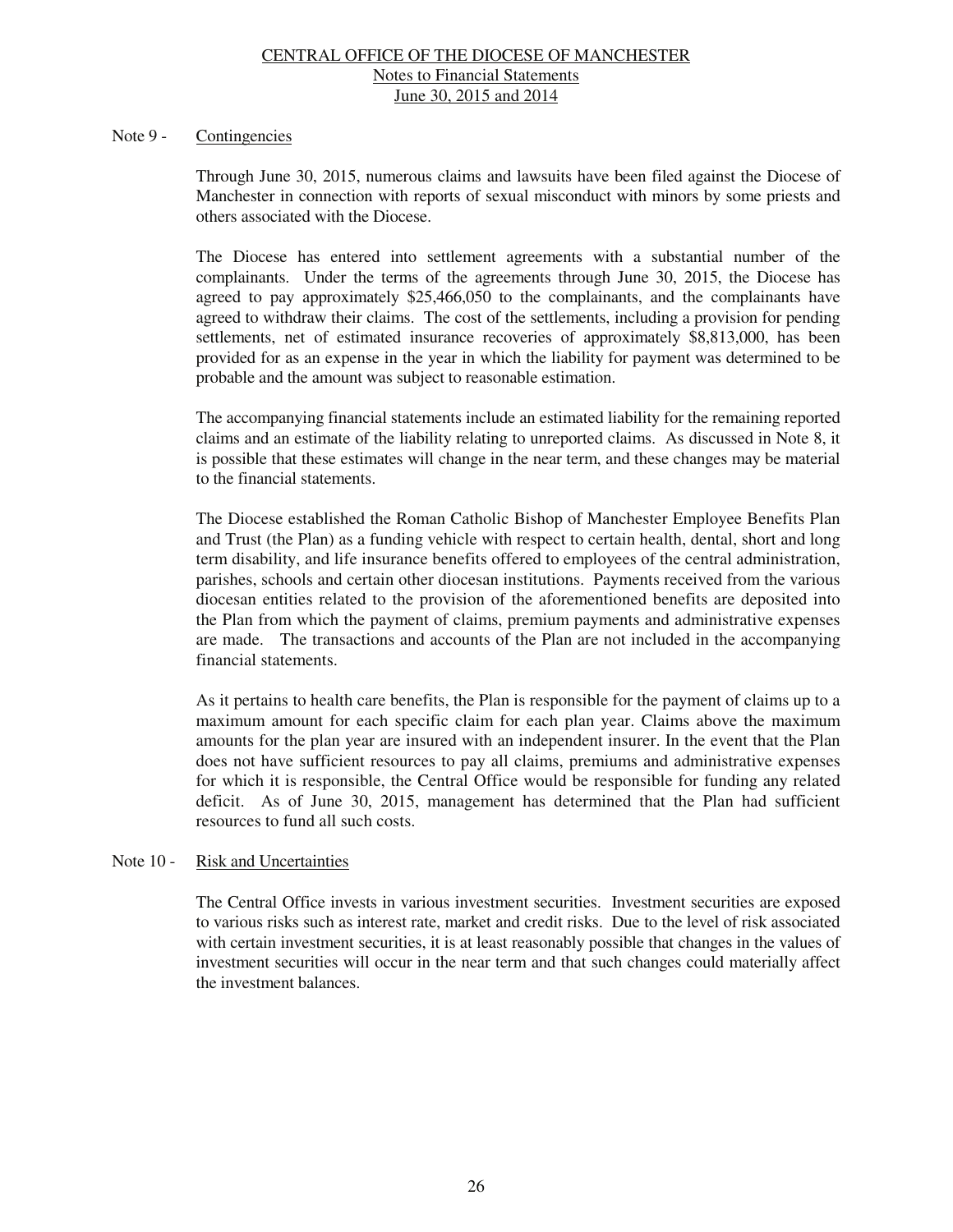### Note 11 - Fair Value Measurements

Accounting principles generally accepted in the United States of America establishes a fair value hierarchy that prioritizes the inputs to valuation techniques used to measure fair value. This hierarchy consists of three broad levels: Level 1 inputs consist of unadjusted quoted prices in active markets for identical assets and have the highest priority; Level 2 inputs consist of quoted prices for similar assets in active markets, quoted prices for identical or similar assets in inactive markets, or observable inputs other than quoted market prices; and Level 3 inputs consist of inputs that are unobservable and significant to the fair value measurement and have the lowest priority. The Central Office uses appropriate valuation techniques based on available inputs to measure the fair value of its investments. An asset's fair value measurement level within the fair value hierarchy is based on the lowest level of any input that is significant to the fair value measurement. Valuation techniques must maximize the use of observable inputs and minimize the use of unobservable inputs.

The following table sets forth by level, within the fair value hierarchy, the valuation techniques used to determine the fair value of the Central Office's assets as of June 30, 2015 and 2014.

|                                                | 2015             |                    |              |                  |
|------------------------------------------------|------------------|--------------------|--------------|------------------|
|                                                | Level 1          | Level <sub>2</sub> | Level 3      | Total            |
| Money market funds<br>Equity securities:       |                  | 3,468,461          |              | 3,468,461        |
| Domestic<br>International and                  | 18,971,288       |                    | 213,398      | 19,184,686       |
| emerging markets<br>Fixed income securities:   | 7,969,862        |                    |              | 7,969,862        |
| Corporate bonds                                |                  | 13,385,282         |              | 13,385,282       |
| Government securities                          |                  | 8,580,606          |              | 8,580,606        |
| Certificates of deposit                        |                  | 2,931,580          |              | 2,931,580        |
| Preferred stock<br>Alternative investments:    | 20,822           |                    |              | 20,822           |
| Hedge funds<br>Real estate investment          |                  |                    | 13,317,686   | 13,317,686       |
| trusts<br>Beneficial interest in               | 2,696,915        |                    |              | 2,696,915        |
| charitable remainder<br>trust                  |                  |                    | 837,289      | 837,289          |
|                                                | 29,658,887       | 28,365,929         | \$14,368,373 | 72,393,189<br>S  |
|                                                |                  |                    | 2014         |                  |
|                                                | Level 1          | Level <sub>2</sub> | Level 3      | Total            |
| Money market funds<br>Equity securities:       |                  | 326,859            |              | 326,859          |
| Domestic                                       | 245,959          | 25,029,786         | 213,398      | 25,489,143       |
| International                                  |                  | 22,538,439         |              | 22,538,439       |
| Fixed income mutual<br>funds                   | 22,600,517       | 241                |              | 22,600,758       |
| Beneficial interest in<br>charitable remainder |                  |                    |              |                  |
| trust                                          |                  |                    | 867,529      | 867,529          |
|                                                | \$<br>22,846,476 | \$<br>47,895,325   | 1,080,927    | \$<br>71,822,728 |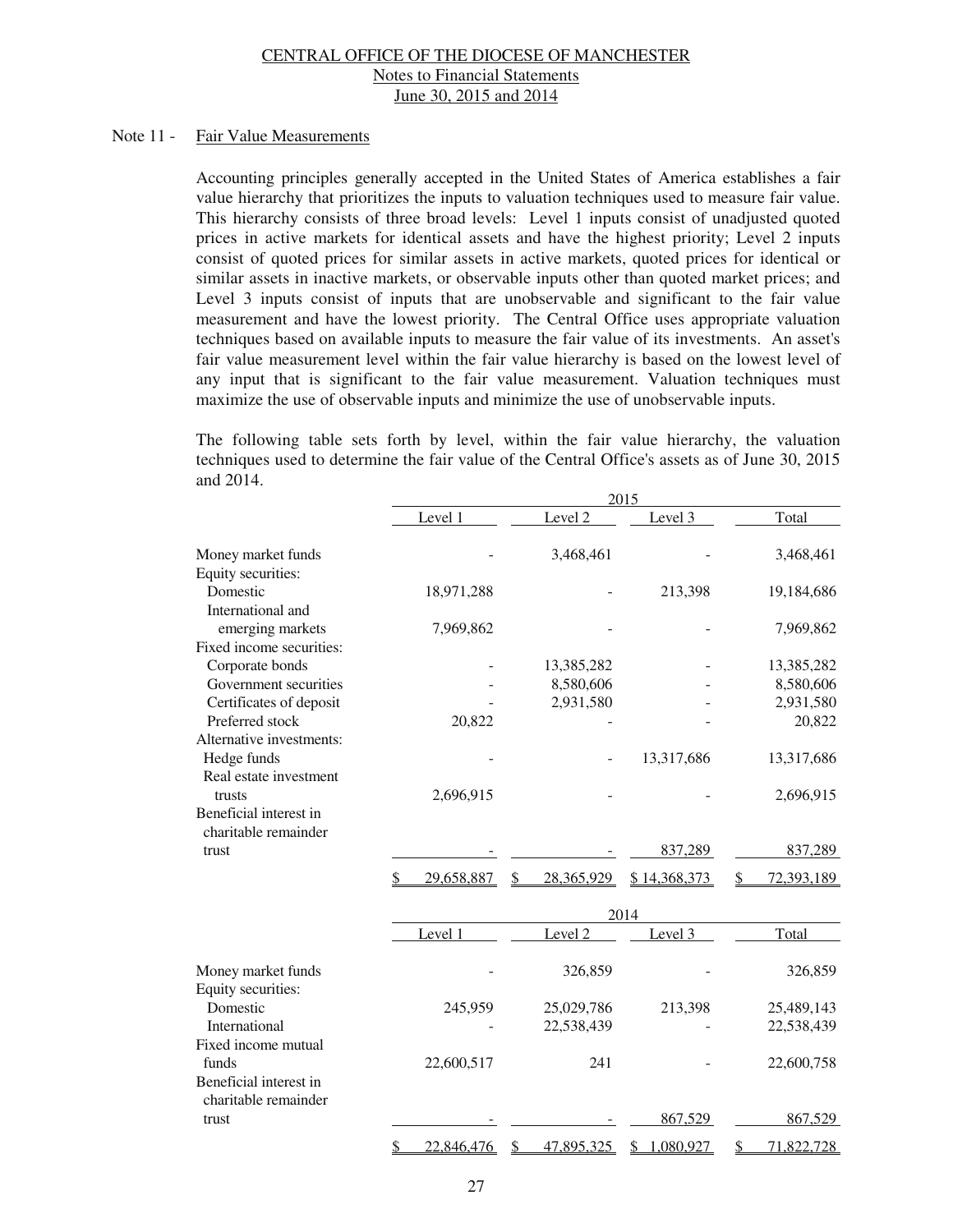# Note 11 - Fair Value Measurements (Continued)

The following table shows a summary of changes in the fair value of the Central Office's Level 3 assets for the years ended June 30, 2015 and 2014:

|                            |               | 2015                       |                         |              |  |
|----------------------------|---------------|----------------------------|-------------------------|--------------|--|
|                            | Hedge<br>Fund | Investment<br>in Insurance | Charitable<br>Remainder |              |  |
|                            | Portfolio     | Company                    | Trust                   | Total        |  |
| Balance, beginning         |               |                            |                         |              |  |
| of year                    |               | 213,398                    | 867,529                 | 1,080,927    |  |
| <b>Unrealized losses</b>   |               |                            | (30,240)                | (30,240)     |  |
| Purchases                  | 13,317,686    |                            |                         | 13,317,686   |  |
|                            | \$13,317,686  | 213,398                    | 837,289                 | \$14,368,373 |  |
|                            |               |                            | 2014                    |              |  |
|                            |               | Investment                 | Charitable              |              |  |
|                            |               | in Insurance               | Remainder               |              |  |
|                            |               | <u>Company</u>             | <b>Trust</b>            | Total        |  |
| Balance, beginning of year |               | 213,398                    | 614,803                 | 828,201      |  |
| Unrealized gains           |               |                            | 2,726                   | 2,726        |  |
| Purchases                  |               |                            | 250,000                 | 250,000      |  |
|                            |               | 213,398                    | 867,529                 | 1,080,927    |  |

During 2015, the Central Office implemented a new investment strategy that transitioned away from mutual funds and focused more on investments in particular securities.

Levels 1 and 2 assets are valued using a market approach. Level 1 equity securities, fixed income securities, and alternative investments are valued based on published quotations of securities traded on active markets. Level 2 money market funds and fixed income securities are valued using quoted prices for identical or similar assets in markets that are not active.

Level 2 domestic equity securities were held in a fund that was valued daily and issuances and redemptions were permitted daily and occurred at net asset value (NAV). The NAV was based on the fair value of the underlying investments of the fund less its liabilities. The domestic equity fund invested with the objective of approximating, before expenses, the Russell 3000 Index, over the long term and implemented a screen of certain social and environmental criteria. The international equity securities were held in funds that were valued monthly on the last business day of the month and issuances and redemptions were permitted monthly and occurred at NAV. The NAV was based on the fair value of the underlying investments of the fund less its liabilities. The international equity funds invested in a diversified portfolio of equity securities of non-tobacco companies located in any country other than the United States.

The method of valuing the level 3 charitable remainder trust is described in Note 2. The investment in the insurance company is valued at cost, which management has determined approximates fair value.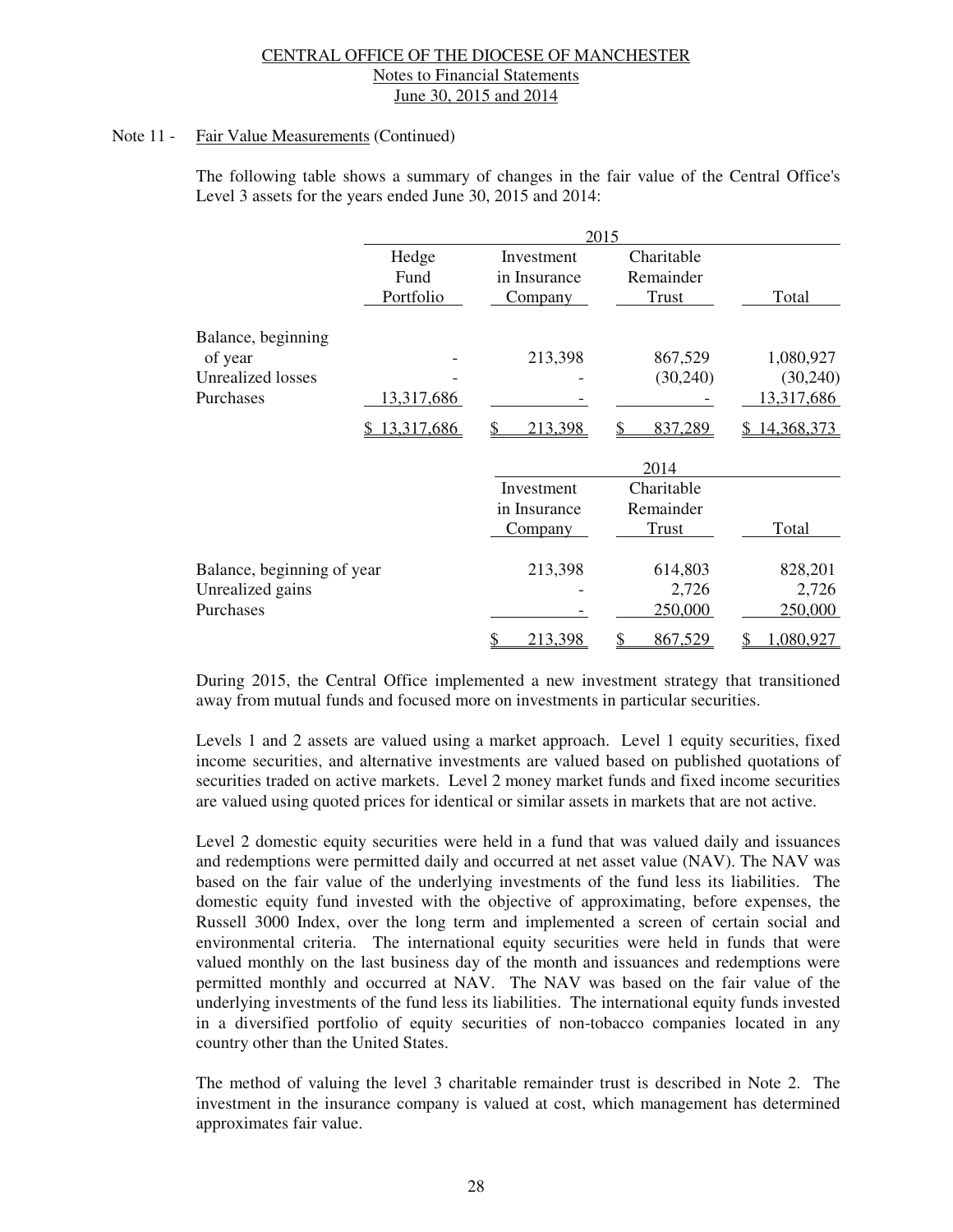## Note 11 - Fair Value Measurements (Continued)

The level 3 alternative investment consists of a hedge fund portfolio totaling \$13,317,686. The Central Office entered into a subscription for the hedge fund portfolio in June 2015 for investment effective July 1, 2015. Valuation of the private hedge funds within the portfolio varies depending on the hedge fund strategy and underlying assets. Hedge funds investing in more liquid assets are valued daily using published market prices, whereas hedge funds investing in less liquid assets are valued at least monthly using prices for identical or similar assets in markets that are not active.

There were no changes in the valuation techniques during the current year. The inputs or valuation methodology used for valuing securities are not necessarily indicative of the risk associated with investing in those securities.

### Note 12 - Donor-Designated Endowments

The Central Office follows the accounting guidance established by the Financial Accounting Standards Board for the net asset classification of donor-restricted endowment funds for a nonprofit organization that is subject to an enacted version of the Uniform Prudent Management of Institutional Funds Act of 2006 (UPMIFA). The guidance also requires certain disclosures about an organization's endowment funds (both donor-restricted endowment funds and board-designated endowment funds) whether or not the organization is subject to UPMIFA. The State of New Hampshire enacted UPMIFA effective July 1, 2008, the provisions of which apply to endowment funds existing on or established after that date. The Central Office has determined that permanently restricted net assets meet the definition of endowment funds under UPMIFA.

The Central Office's endowments consist of funds established for the benefit of the programs of the Diocese (see Note 1 (H)). As required by accounting principles generally accepted in the United States of America, net assets associated with endowment funds are classified and reported based on the existence or absence of donor-imposed restrictions.

The Central Office has interpreted the State Prudent Management of Institutional Funds Act (SPMIFA) as requiring the preservation of the fair value of the original gift as of the date of the gift of donor-restricted endowment funds, absent explicit donor stipulations to the contrary. As a result of this interpretation, the Central Office classifies as permanently restricted net assets (a) the original value of gifts donated to the permanent endowment, (b) the original value of subsequent gifts to the permanent endowment, and (c) accumulations to the permanent endowment made in accordance with the direction of the applicable donor gift instrument at the time the accumulation is added to the fund. The remaining portion of the donor-restricted endowment fund that is not classified as permanently restricted net assets is classified as temporarily restricted net assets until those amounts are appropriated for expenditure by the Central Office in a manner consistent with the standard of prudence prescribed by SPMIFA. In accordance with SPMIFA, the Central Office considers the following factors in making a determination to appropriate or accumulate donor-restricted endowment funds: (1) the duration and preservation of the various funds, (2) the purposes of the donor-restricted endowment funds, (3) general economic conditions, (4) the possible effect of inflation and deflation, (5) the expected total return from income and the appreciation of investments, (6) other resources of the Central Office, and (7) the Central Office's investment policies.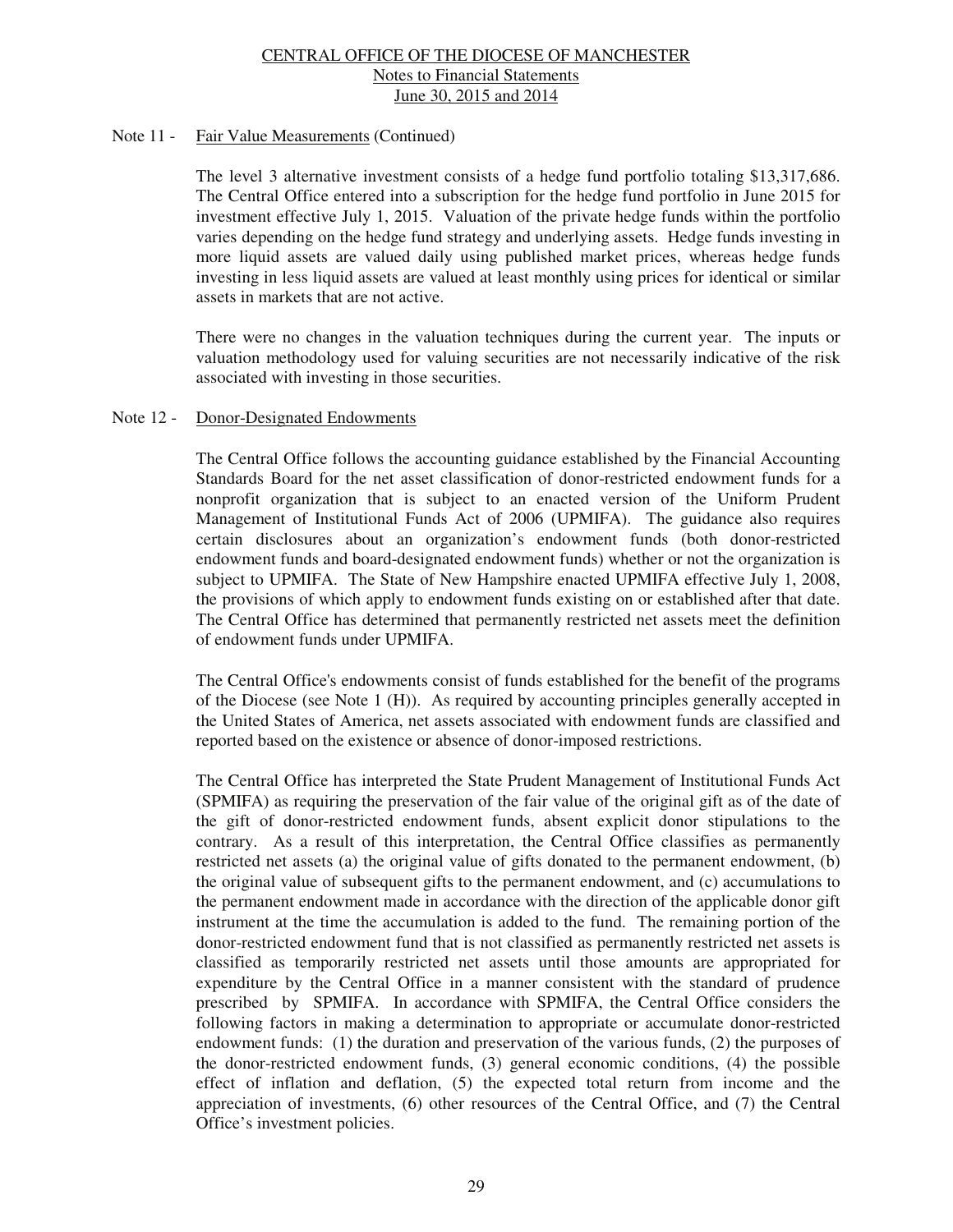# Note 12 - Donor-Designated Endowments (Continued)

Endowment net asset composition as of June 30, 2015 and 2014 and changes in endowment net assets for the years ended June 30, 2015 and 2014 are as follows:

|                                             | 2015         |              |                  |              |
|---------------------------------------------|--------------|--------------|------------------|--------------|
|                                             |              | Temporarily  | Permanently      |              |
|                                             | Unrestricted | Restricted   | Restricted       | Total        |
| Endowment net assets,                       |              |              |                  |              |
| beginning of year                           |              | 4,442,072    | 7,970,395        | 12,412,467   |
| Contributions                               |              | 800          | 60,504           | 61,304       |
| <b>Transfers</b>                            |              | (35,000)     | 35,000           |              |
| Interest and dividends                      | 80           | 38,530       |                  | 38,610       |
| Net depreciation in value<br>of investments | (323)        | (15,357)     | (30, 145)        | (45, 825)    |
| Amounts appropriated for<br>expenditure     |              | (521, 638)   |                  | (521, 638)   |
| Endowment net assets,<br>end of year        | (243)        | \$ 3,909,407 | 8,035,754<br>\$. | \$11,944,918 |

|                                             | 2014         |             |             |              |
|---------------------------------------------|--------------|-------------|-------------|--------------|
|                                             |              | Temporarily | Permanently |              |
|                                             | Unrestricted | Restricted  | Restricted  | Total        |
| Endowment net assets,                       |              |             |             |              |
| beginning of year                           |              | 3,554,672   | 7,710,049   | 11,264,721   |
| Contributions                               |              | 250         | 250,225     | 250,475      |
| Interest and dividends                      |              | 8,288       |             | 8,288        |
| Net appreciation in value<br>of investments |              | 1,486,345   | 10,121      | 1,496,466    |
| Amounts appropriated for<br>expenditure     |              | (607, 483)  |             | (607, 483)   |
| Endowment net assets,<br>end of year        |              | \$4,442,072 | 7,970,395   | \$12,412,467 |

*Funds with Deficiencies*. From time to time, the fair value of assets associated with individual donor-restricted endowment funds may fall below the level that the donor or UPMIFA requires the Central Office to retain as a fund of perpetual duration. No significant deficiencies were reported in temporarily restricted or unrestricted net assets as of June 30, 2015.